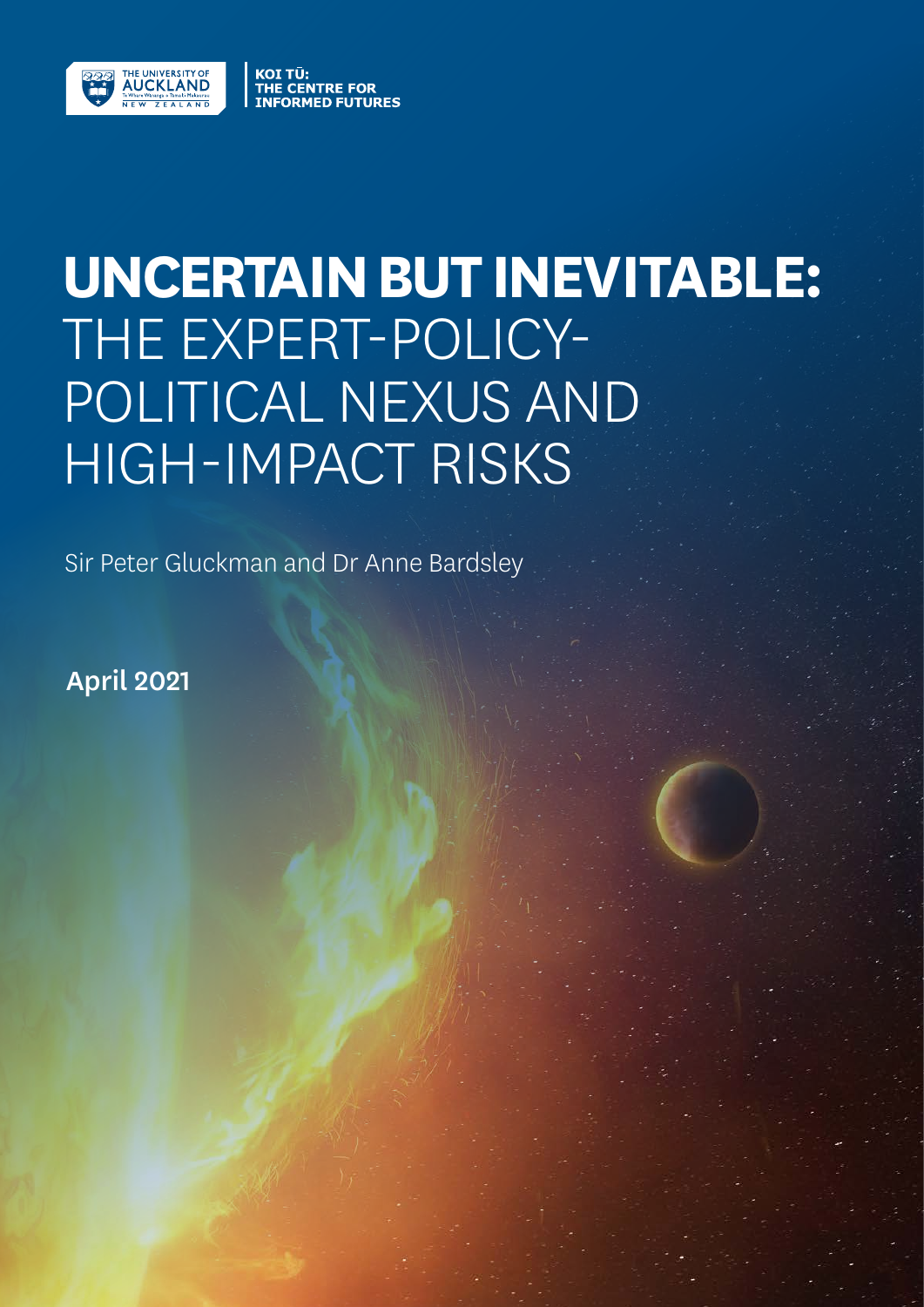# **CONTENTS**

| -3 | <b>Executive summary</b> |  |
|----|--------------------------|--|
|----|--------------------------|--|

- **5 [Introduction](#page-4-0)**
- **7 [Uncertainty and inertia: The challenge of high-impact rare events](#page-6-0)**
- [9 COVID-19: An inevitable, high-impact event](#page-8-0)
- [10 20/20 hindsight, but poor foresight](#page-9-0)
- [10 Two challenges for policy](#page-9-0)
- **11 [Risk identification, assessment and communication](#page-10-0)**
- [11 Natural hazards and unnatural disasters](#page-10-0)
- [12 Slow changes](#page-11-0)
- [13 Risk awareness and understanding](#page-12-0)
- [14 The utility of risk registers](#page-13-0)
- [15 Public visibility](#page-14-0)
- [15 Challenges dealing with uncertainty and complexity](#page-14-0)
- [16 Using formal risk assessment processes in government](#page-15-0)
- **17 [Human factors: Why the resistance to action?](#page-16-0)**
- [17 Perceptions and biases](#page-16-0)
- **19 [Policy and political dimensions](#page-18-0)**
- [20 Knowledge, transparency, trust and accountability](#page-19-0)
- [21 Political risk aversion and prioritisation](#page-20-0)
- [21 Bad things will happen](#page-20-0)
- [22 Institutional challenges](#page-21-0)
- **23 [Learning lessons](#page-22-0)**
- [23 Practise, practise, practise](#page-22-0)
- [24 Improving the process](#page-23-0)
- **25 [Conclusion](#page-24-0)**
- **26 [Acknowledgements](#page-25-0)**
- **27 [References](#page-26-0)**
- **29 [Appendix](#page-28-0)**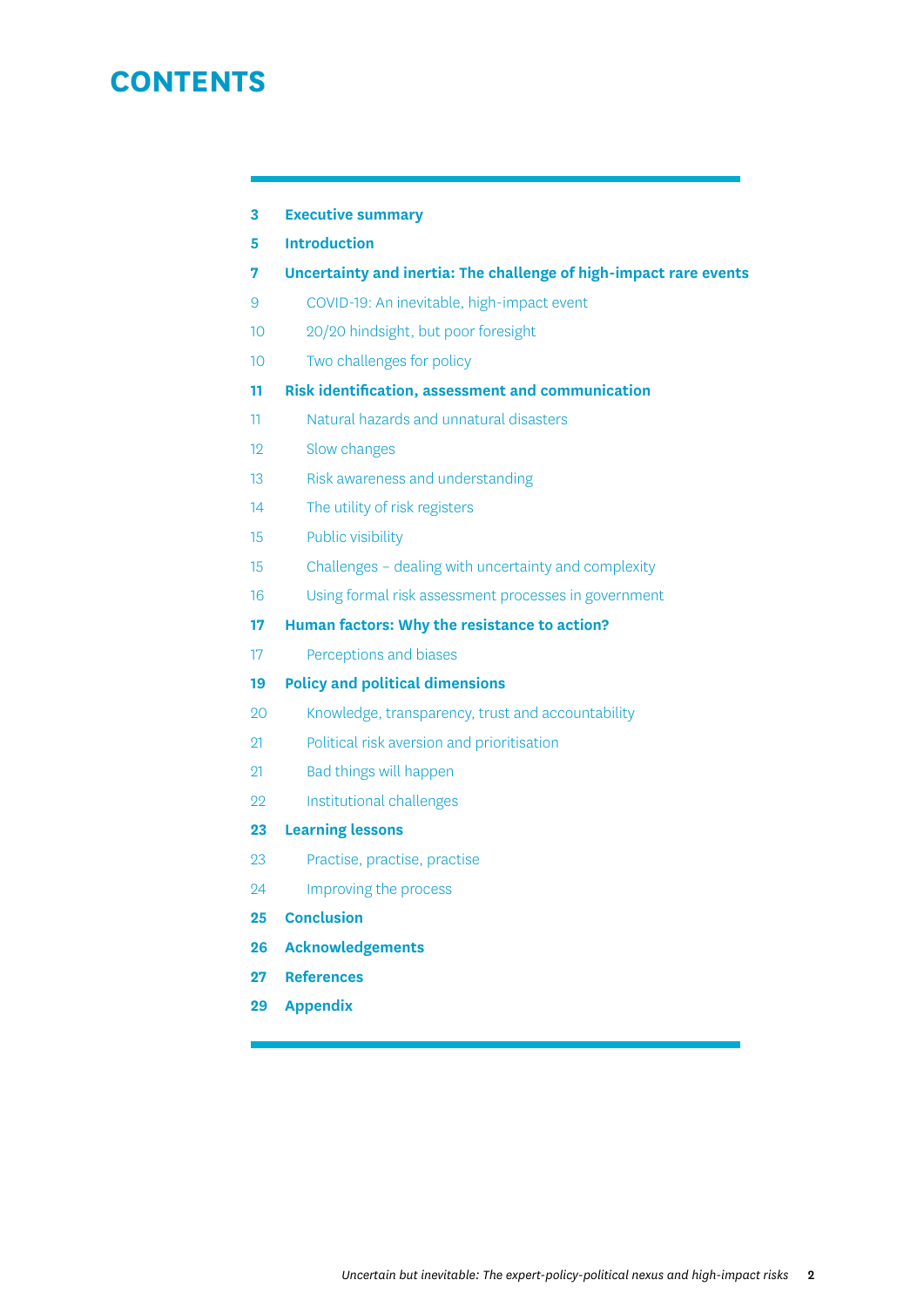# <span id="page-2-0"></span>**EXECUTIVE SUMMARY**

Risk management is an essential function of governments, through which they are expected to protect citizens and environmental, infrastructural, and economic assets against major hazards and threats.<sup>1</sup> The public places responsibility with their national and local governments to avoid certain classes of risk or to manage their impacts within acceptable boundaries. However, all levels of political governance struggle with determining the appropriate level of investment necessary to prepare for or mitigate the negative consequences of rare but foreseeable, high-impact events. The issue needs to be under constant review and revision, yet governments and societies remain poorly prepared for such events. Often the risk class has been recognised within expert communities as important, but the necessary protective, resilience-enhancing and preparative measures have not been taken. Why is this so?

Even if experts and policy analysts agree that a risk exists, there is too often a disconnect between scientific and policy *awareness* and the actual policy and investment *actions* that are needed to be adequately prepared. Within the policy and political processes, resistance to taking potentially expensive pre-emptive actions is common when events cannot be assured to happen in a given timeframe, even if they will inevitably occur at some point. Further complicating this issue is the complacency that can arise if such an event has not occurred for quite some time, perhaps in a lifetime. The result is that some risks are downplayed or even ignored. This paper explores the reasons for this gap.

In general, such inaction or delay (and the resulting inadequate risk management) does not relate to deficiencies in our ability to identify hazards and assess risks. Rather it primarily involves human factors of communication and judgement, the nature of political and policy decision-making, and the cognitive biases and variable risk perceptions of different actors. Further, in contrast to the private sector where accountabilities for risk management are generally clear, ambiguities allow political and policy accountability to become diffuse, and too-often unassignable. The issues are particularly compounded when dealing with the uncertainty associated with rare, complex and multifaceted events. The emergence of epistemic threats<sup>2</sup> in the misinformation age further compounds both risk assessment and response.

For effective risk management, governments should take a systematic and transparent approach to risk identification. Transparency is at the heart of a trusted relationship between governments and citizens, and that trust is particularly critical in crisis management. Many countries have now developed and published some form of national risk register that outlines their countries' major risks. Ideally, such a register details a range of potential consequences that might flow from various hazard events, including those that can interact and cascade to create a crisis. A comprehensive and accessible risk register can serve as an essential tool for informing decisions and actions, both in policy and in the public domain.

However, undertaking and maintaining a systematic risk assessment and compiling a register is not sufficient. Governments must not only *identify* but also *prepare* for potential risks systematically and transparently, and ensure clear accountabilities. And they must communicate their understandings to their publics, agencies, local bodies and the private sector to increase awareness and public acceptance, or buy-in, of needed investment and actions. They must consider the importance of pre-emptive investment in promoting resilience and mitigating risks of events that could have severe impacts, even if the expected frequency of occurrence is low. The simple fact is ignorance or denial of the potential for high-impact events will inevitably *someday* lead to catastrophic outcomes. Therefore, politicians, policymakers, experts and citizens need to be better aligned in understanding these types of risk if they are to be dealt with effectively.

<sup>1</sup> For a general introduction to risk see Gluckman, P. and Bardsley, A. (2016) *Making decisions in the face of uncertainty: Understanding risk*.

https://www.pmcsa.org.nz/wp-content/uploads/PMCSA-Risk-Series-Paper-1\_final\_2.pdf and https://www.pmcsa.org.nz/ wp-content/uploads/PMCSA-Risk-paper-2-Nov-2016-.pdf

<sup>2</sup> Harmful influences on information production and dissemination that lead to the erosion of trust in evidence and expertise.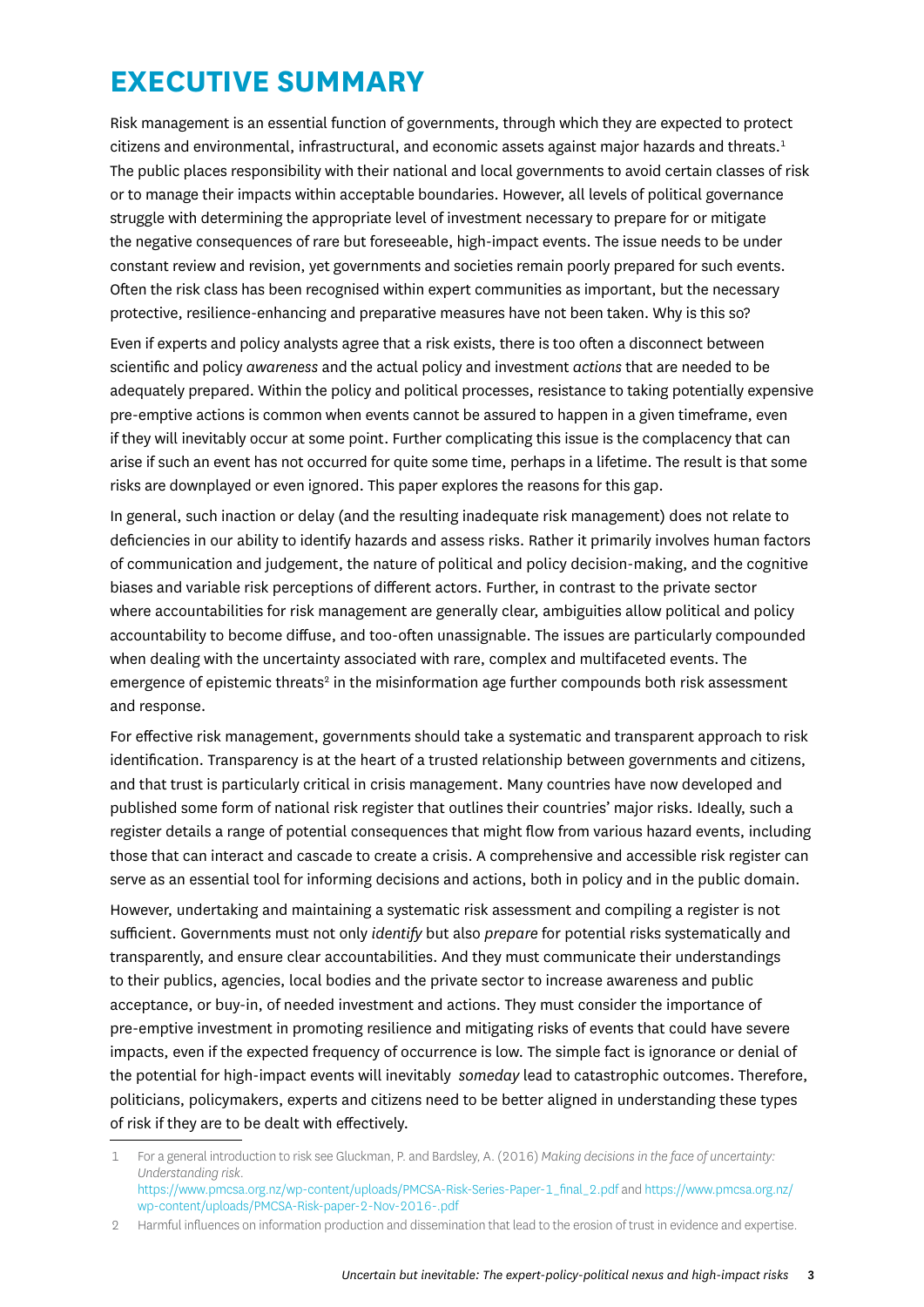In considering the level of preparative investment to make, judgement will always be needed because there will always be some, often significant, uncertainty around the risk. But the starting point must be a willingness to recognise bounded rationality<sup>3</sup> and the need to overcome inevitable biases, to consider the probability that catastrophic events always occur sooner than one might hope. We need to acknowledge what we *don't know*, and that we *can't know* everything about a risk. We know some risks will not be identified in exactly the right way, so risk assessment must think about common types of consequences (or impacts) that stem from a variety of hazards. It must consider how they are interconnected,<sup>4</sup> including second- and higher-order effects, and make plans about how to deal with them. In many situations, preparations for one type of event can significantly support actions needed for others.

This paper uses recent New Zealand experiences as examples, although the underlying principles are generic. It does not focus on a particular event but instead explores the general issues that have been of concern by both the expert and components of the policy community.

<sup>3</sup> Bounded rationality describes how humans make decisions because of limits in our thinking capacity, information availability, and time. Instead of making the 'best' choices, we often make choices that are satisfactory. [https://thedecisionlab.com/](https://thedecisionlab.com/biases/bounded-rationality/) [biases/bounded-rationality/](https://thedecisionlab.com/biases/bounded-rationality/)

<sup>4</sup> Also including international dimensions of connectedness.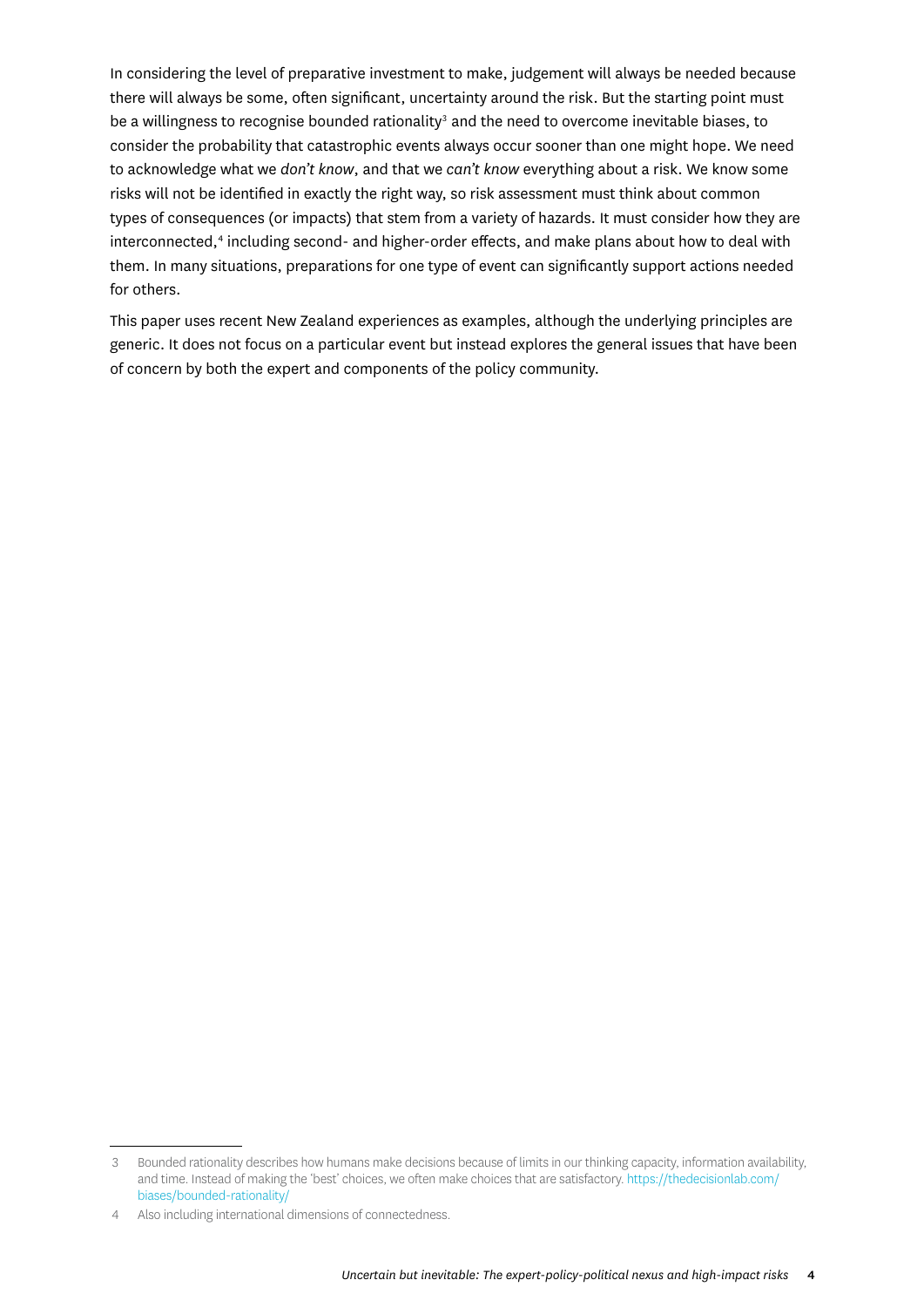# <span id="page-4-0"></span>**INTRODUCTION**

Risk management, and particularly disaster risk management, is a critical obligation and function of all governments. The prevention of avoidable risks, the mitigation of risks that cannot be avoided (i.e. risk reduction), and the strengthening of resilience to reduce losses from damaging events, are key components of this responsibility. The Sendai Framework for Disaster Risk Reduction (United Nations 2015), as a core part of the post-2015 global agenda and endorsed by 187 countries, including New Zealand, emphasised the broad range of risks that governments need to be prepared for. The importance of expert and formal risk assessment was emphasised and has been the subject of ongoing work via the UN Office for Disaster Risk Reduction (UNDRR).

Responsibility lies with national and/or local governments to be aware of and prepare for high-impact events to either avoid them or manage their impacts within acceptable boundaries. Given the risk to, and the role of, many other stakeholders, governments also need to ensure appropriate awareness, coordination and capacities within communities, organisations and businesses. But a recurrent and understandably difficult problem for all levels of government is determining what level of investment in preparedness is desirable and necessary to mitigate the impacts of adverse events and crises given limited budgets and competing urgent demands. This includes expenditure on creating redundant systems (e.g. backup data sources, redundancy in utilities, etc.), enhancing resilience (e.g. continuity of government plans, investing in floodplain protection and/or managed retreat from at-risk areas), and preparing for addressing unavoidable impacts in cases where crisis management and recovery will be needed.

It is a challenge for the policy-political process to decide (a) what kinds of events to focus on, (b) what severity and frequency to prepare for, and (c) what level of investment to make. Such decisions must be made in the context of often significant uncertainty around both the likelihood and impact of a particular class of event, the level to which the actions will ultimately reduce the risk, and with the knowledge that such investment may affect the ability to manage other risks.

When events are frequent such as flooding in specific water catchments, decisions to invest in mitigation through flood banks are relatively straightforward. However, when there is a small risk of severe rainfall in a catchment that does not have a history of frequent flooding, the decision to invest in costly infrastructure to guard against future floods is more difficult. The rarer the event, the less likely such a protective investment will be made. But if costs of such (possible) flooding are very high, for example flooding of a central business district, the cost-benefit judgement may be swayed in favour of building flood banks, even if the probability is very low.<sup>5</sup> The dilemma for policymakers is clear: if an investment is made and is not needed, it could be seen as a wasteful use of taxpayer money. Yet if flooding is known to be possible (however remote the chance), and indeed it occurs, and no preventive action was taken, the politicians and policymakers will endure citizen anger, not to mention high financial, social and other costs.

Addressing this policy challenge hinges on two quite distinct issues – knowledge and transparency around potential and existing risks; and the institutional challenges to overcome in responding to the potential of rare events, including new classes of risk that may have emerged. For example, cybersecurity has only emerged as a major threat in the past 15 years (World Economic Forum 2020), and epistemic threats<sup>6</sup> (e.g. disinformation campaigns) are becoming increasingly complex to manage (Seger et al. 2020).

<sup>5</sup> In the case of floods, there are also consequences of building protective structures, in that they can create overconfidence by reducing societal memory of flooding, resulting in more socioeconomic development occurring in flood-prone areas.

<sup>6</sup> Epistemic threats can be defined as detrimental influences to information production and dissemination, including misinformation and disinformation campaigns that lead to the erosion of trust in expertise. They can create threats in themselves in undermining democracy and can compromise management of other crises, as in the case of anti-vaccination campaigns in the midst of dealing with an infectious disease outbreak such as measles. Technologies have greatly accelerated the risks of epistemic threats impacting on national wellbeing.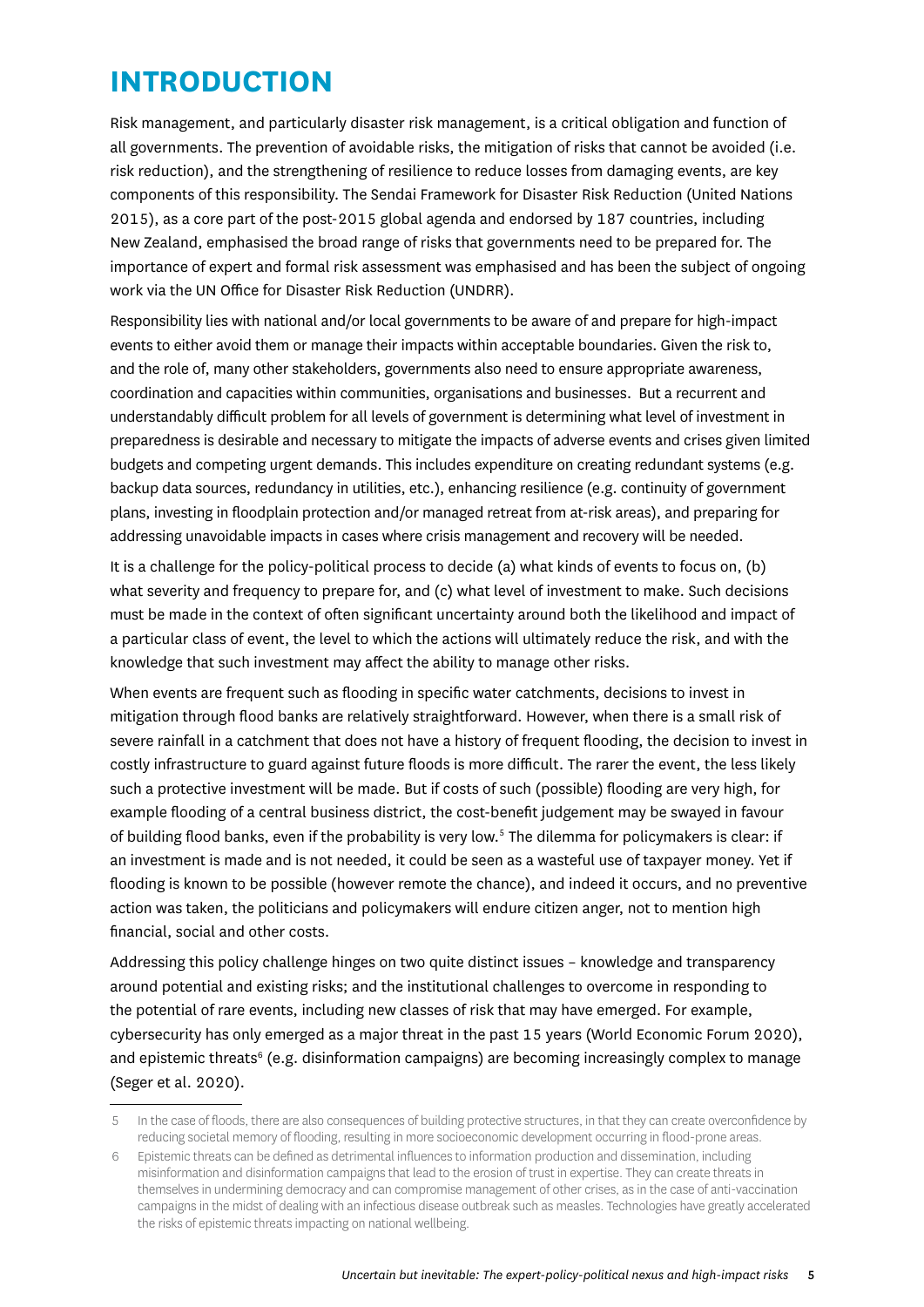Risk management is more than simply risk identification and documentation – critically, the risk identification step also requires identifying a 'risk owner', an agency, or person assigned as responsible for 'managing' the risk. Each risk is assessed for how likely an event will occur and the scope and magnitude of its possible consequences (Standards NZ 2009). At this stage, the traditional 'ACTA' framework (Avoid/Control/Tran sfer/Accept) offers four possible risk management strategies:

- **Avoid** eliminate the cause of risk or avoid exposure (can risk be avoided by doing something differently?)
- **Control** take action to reduce the probability or impact of the risk
- **Transfer** allocate some risk responsibility to other parties (e.g. through insurance)
- • **Accept** take no action but make contingency plans in case an event occurs.

This frames the general challenge for governments. Even when risks are known, identifying accountability, and deciding what combination of these risk management responses to use (including making investments) is often far from straightforward. Transparency around risks and who is accountable for them is an ongoing issue, particularly for the types of complex and cascading risks that are becoming more and more prevalent in our increasingly globally connected world. In the context of the range of risks generally considered,<sup>7</sup> no single or ministry can be responsible. A well-defined, nonambiguous, whole of government approach is needed, which will most likely require a more formal and apolitical process to be established.

Further, governments also need to consider that in an increasingly interconnected world, risks and crises are more and more interlinked,<sup>8</sup> and this applies particularly to high-impact risk phenomena. This means that any single event occurring in New Zealand can trigger multiple and complex reactions globally, across time and space, with humanitarian and diplomatic implications. Likewise, events occurring in other countries can have significant effects at home. Therefore, a national risk assessment must consider potential vulnerabilities from a global perspective. It will also require new ways of identifying and 'negotiating' risks on a continuing and agreed basis internationally.<sup>9</sup>

This paper focuses primarily on rare but potentially very high-impact events that can be anticipated to occur at some point, but for which the probability estimates of such occurrence in any particular time window are very uncertain. Their inherent uncertainty and infrequency generate debate over the level of mitigation that should be undertaken. We refer to such events as *'high-impact, inevitable but rare events'* (HIREs). Examples include a major space weather event (see Box 1), a major tsunami, or a major viral pandemic. These events have clear transnational dimensions, highlighting the need for nations to collaborate on an ongoing basis to identify, monitor and mitigate the extreme impacts.

In addition to events triggered by natural and biological hazards, other kinds of HIREs will at some stage almost certainly happen. Classes of hazards that can have catastrophic impacts (depending on their scale and the populations and assets that are exposed) are outlined in the Appendix. An example is a large-scale industrial failure with cascading impacts across sectors. Such an event occurred in Auckland in 1998, when the gas-filled underground power lines, installed 40 years prior and past their replacement date, failed, plunging the city into a five-week electrical power crisis that caused enormous socioeconomic disruption. Some other events, such as a large meteor strike, a reversal of the earth's magnetic field, or a massive super-volcanic eruption from the central volcanic plateau, are seen as so improbable or impossible to prepare for that no preparation is undertaken. This type of event is not considered further.

#### Box 2 defines some important risk-related terms as they are used in the context of this discussion.

<sup>7</sup> The Sendai Framework and subsequent expert input classifies hazards under the following headings: meteorological and hydrological, extraterrestrial, geohazard, environmental, chemical biological, technological and societal; For a breakdown on hazard categories for governments to consider see Sendai Framework, et al. (2020). *Hazard definition and classification review: Technical Report*.

<sup>8</sup> For example, there have been cases where malicious or delinquent actors have magnified issues and created confusion associated with a terrorist event by false reports and claims in social media even as an event is unfolding.

<sup>9</sup> This is the subject of a UK-based, international project to construct a 'Systems Architecture for Managing Global Threats" (Kent, R. et al. (2020). Towards an international architiecture for managing global hazards: Summary report for workshop participants).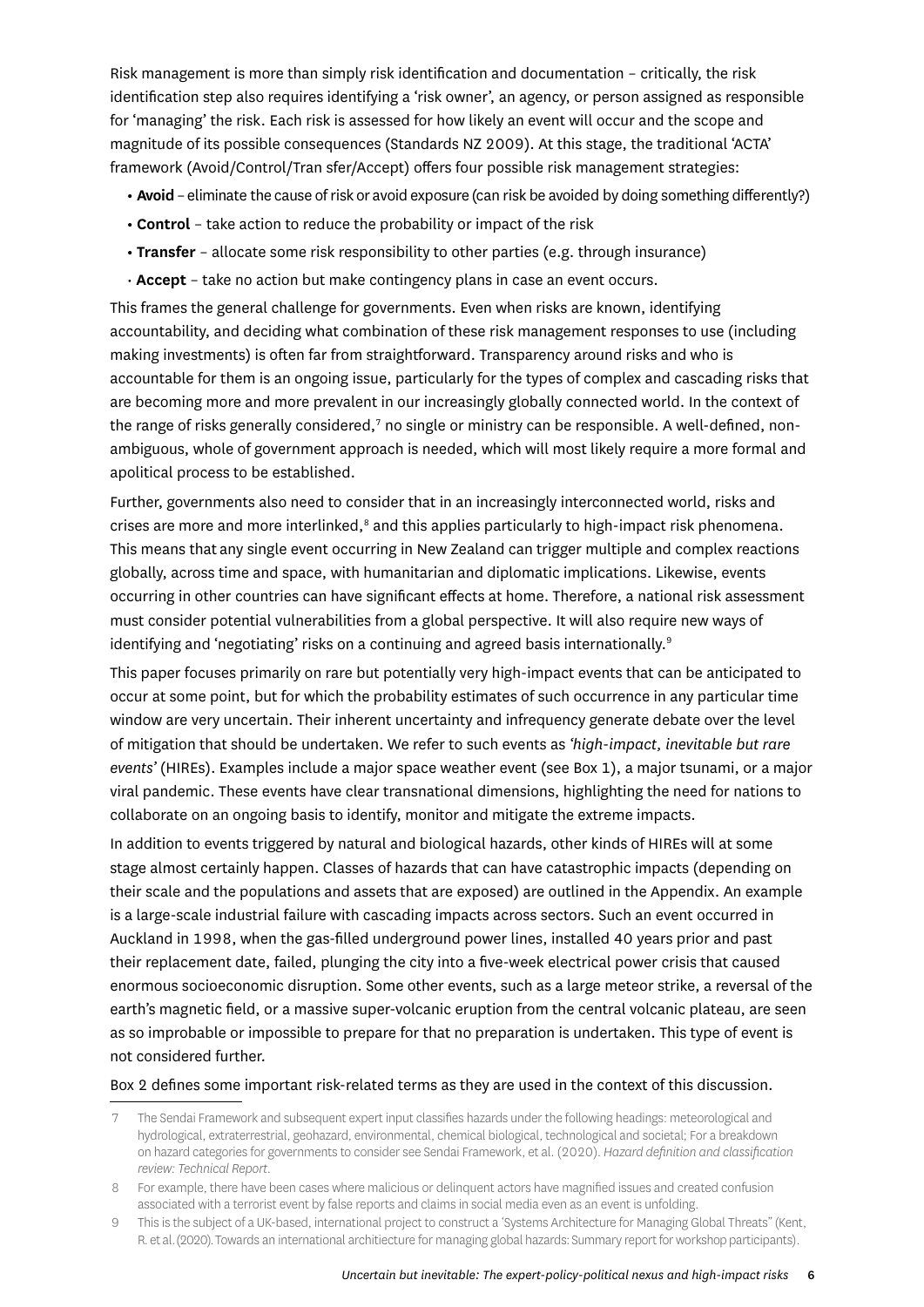#### <span id="page-6-0"></span>**Box 1: What is space weather?**

The core of the sun generates energy (both heat and light) through the process of nuclear fusion, in which enormous pressures fuse hydrogen nuclei to form helium. The sun's surface is also very active with powerful magnetic forces and as these reorganise, often close to a sunspot, they can lead to a solar flare. Most are of no significance to life and activity on Earth. However, if large enough, it can lead to massive releases of solar material and activity called a coronal mass ejection (CME), and if directed towards Earth, these emissions of electromagnetic radiation, energetic charged particles, and magnetised plasma can affect the electromagnetic conditions surrounding Earth. Such solar activity affecting Earth is referred to as a 'space weather' event. These events can disrupt critical infrastructure components both in space and on the ground, including satellites, GPS systems, and electrical transmissions grids. Solar flares, solar radiation storms and geomagnetic storms occur with some frequency, linked in part to the 11-year sunspot cycle, although the potentially dramatic global impacts of a severe space weather event have not been experienced to date.

The collapse of the Hydro-Quebec system in Canada due to geomagnetic disturbances in March 1989 is an oft-cited example of the impact of severe space weather, having left almost 6 million people without power for nine hours. The entire Quebec power grid collapsed 90 seconds after the geomagnetic storm reached Earth. In 2003, the 'Halloween storms' were associated with the loss of the Japanese ADEOS2 satellite, interference with high-frequency (HF) radio communications, radiation exposure to air passengers and crew and diversion of flights away from polar regions, a power outage in Sweden, high-voltage transformer damage in South Africa, and disruption of directional drilling for oil and gas in Alaska.

But these events pale in comparison to the superstorms of 1921 (which disabled telegraph services) and the Carrington event of 1859, which could cripple electrical and digital communications infrastructure around the globe if it were to happen today. Predicted contemporary impacts of a Carrington-level event include power outages to 20–40 million people in the US for durations from 16 days to one to two years, with a cost estimate in the trillions of dollars. Major and potentially lasting disruptions of space-based and earth-based critical infrastructures for communication and transportation (navigation and traffic control) and cascading impacts on other sectors are also to be expected. The likelihood of such an event is estimated between 6 and 12% in the next ten years.

A major event nearly occurred on July 23 2012, when spacecraft detected a very large CME that missed hitting Earth. Observations of the properties of the CME indicate that it was larger than the 1859 Carrington event and significantly larger than the 1989 Quebec storm. The CME travelled at ~2500 km/second and would have taken 19 hours to arrive in Earth's vicinity. Such an event would likely have devastating impacts across the world.

# **UNCERTAINTY AND INERTIA: THE CHALLENGE OF HIGH-IMPACT RARE EVENTS**

Common to HIREs is that while experts generally understand their potential range of impacts and inevitability, the capacity to predict when an event might occur is limited to a very rough estimate of frequency. For the reasons discussed below, this uncertainty can often lead to assigning a lower level of priority, especially in the political decision-making processes related to investments for prevention and mitigation. This is partly because policy responses for prevention often (wrongly) presuppose relatively precise scientific knowledge of probabilities of harmful events. And scientists often feel their job is done once advice is proffered, without taking responsibility for how it is interpreted.

Clear communication of the complexity and uncertainty in the data or information to policymakers, and their ability to interpret it, is desirable but often lacking (SAPEA 2019, van der Bles et al. 2019).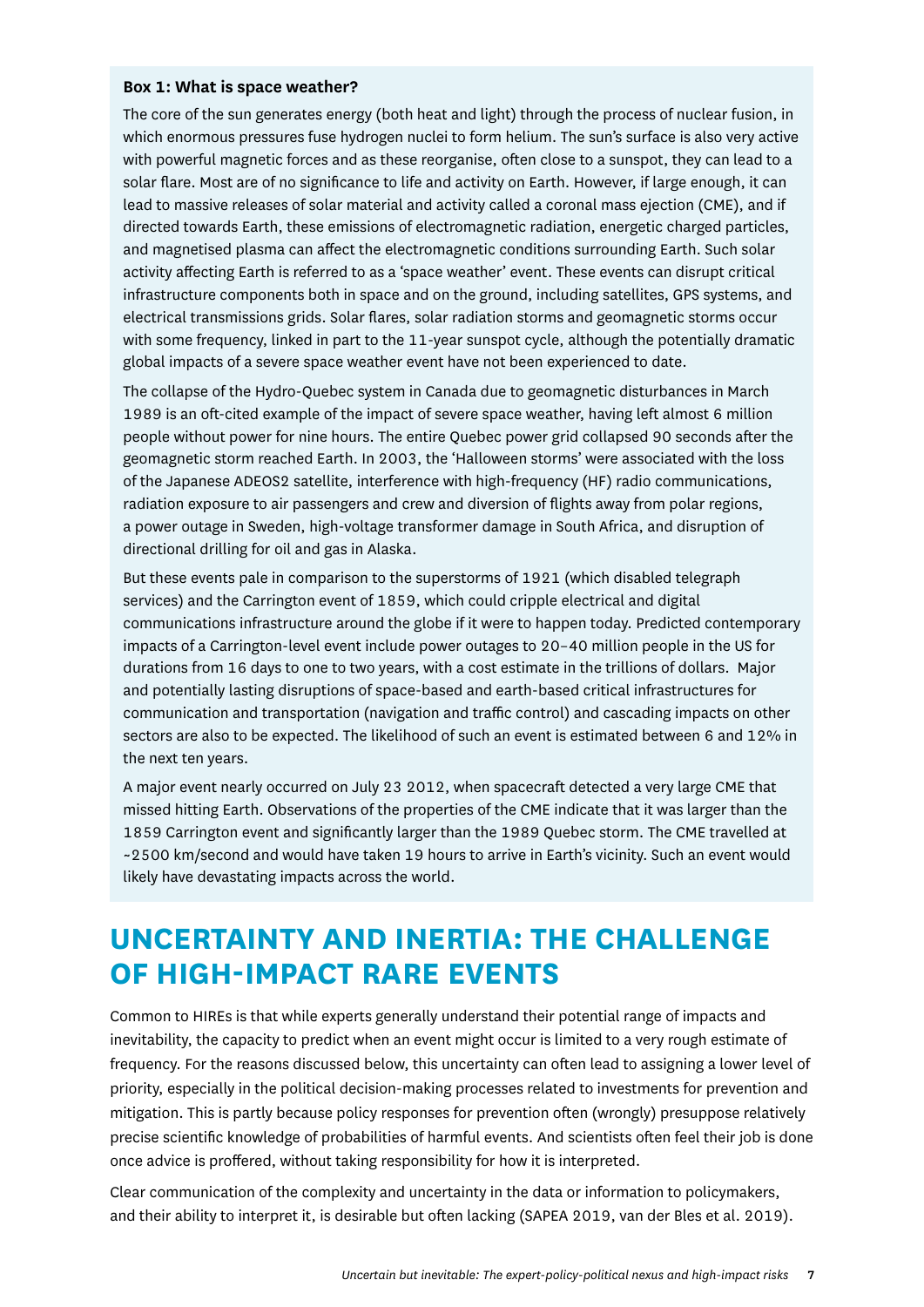For example, when single numbers are given in probability estimates in order to justify 'prevention' measures, they can obscure the uncertainties underlying such estimates. Uncertainty often cannot be quantified, however, and 'precaution' should be invoked, but investment on precautionary grounds also needs to rest on scientific input. This may be in the form of incomplete data, preferably in conjunction with credible/plausible scientific scenarios.

Additionally, as discussed below, many psychological and tactical incentives can lead the policy decision away from a precautionary approach and towards a more cavalier approach to risk tolerance. The frequent delays in making investment decisions around infrastructure highlight a bias against taking a precautionary approach. Often the need for investment in the foreseeable future is clear, even if precise knowledge of the timing of acute need (i.e. timing of failure) is lacking. But typically, other priorities take precedent until events occur or other acute pressures force decisions to be made, and action taken. A stark example is the September 2020 Auckland Harbour Bridge incident, when a truck hit a support structure causing the closure of the four central bridge lanes for several days, throwing commuter traffic into chaos. The event drew renewed attention to the fact that the growth

#### **Box 2: Some key definitions**

**Asset** = anything of human value; includes people/populations, systems, communities, the built domain, the natural domain, economic activities and services, trust and reputation

**Disaster risk management** = a strategy to prevent new disaster risk, reduce existing disaster risk and manage residual risk, contributing to the strengthening of resilience and reduction of disaster losses

**Exposure** = people, property, systems, or other assets present in hazard zones or exposed to hazards that are thereby subject to potential losses

**Hazard** = something (or process, phenomenon, or human activity) with an intrinsic capacity to cause harm; any source of potential harm, including loss of life or injury, property damage, social and economic disruption, or environmental degradation.

**Hazard event** = the manifestation of a hazard in a particular place during a particular period of time

**High-impact rare event** = a severe/extreme event that happens very infrequently but is known to be possible

**Likelihood** = the chance that something (e.g. a hazard event) might happen. Likelihood can be defined and measured objectively or subjectively, and can be expressed either qualitatively or quantitatively, depending on the hazard.

**Resilience** = having the ability to resist, survive, adapt and/or even thrive in response to hazard events. Resilience can be defined in terms of societal, economic, infrastructure, environmental, cultural capital, social capital, and/or governance components.

**Risk** = the combination of the likelihood of occurrence and the magnitude of impact (consequences) of a hazard event on people or things that they value (assets).

**Risk assessment** = the identification, analysis, evaluation and prioritisation of risks

**Risk management** = assessing risks and applying resources to minimise, monitor and control the probability or impact of hazard events

**Risk owner** = a person or entity that has been given authority and responsibility to manage a particular risk

**Vulnerability** = the characteristics and circumstances of an asset (including people and communities) that make it susceptible to, or protected from, the impacts of a hazard. Circumstances include the extent of exposure to the hazard.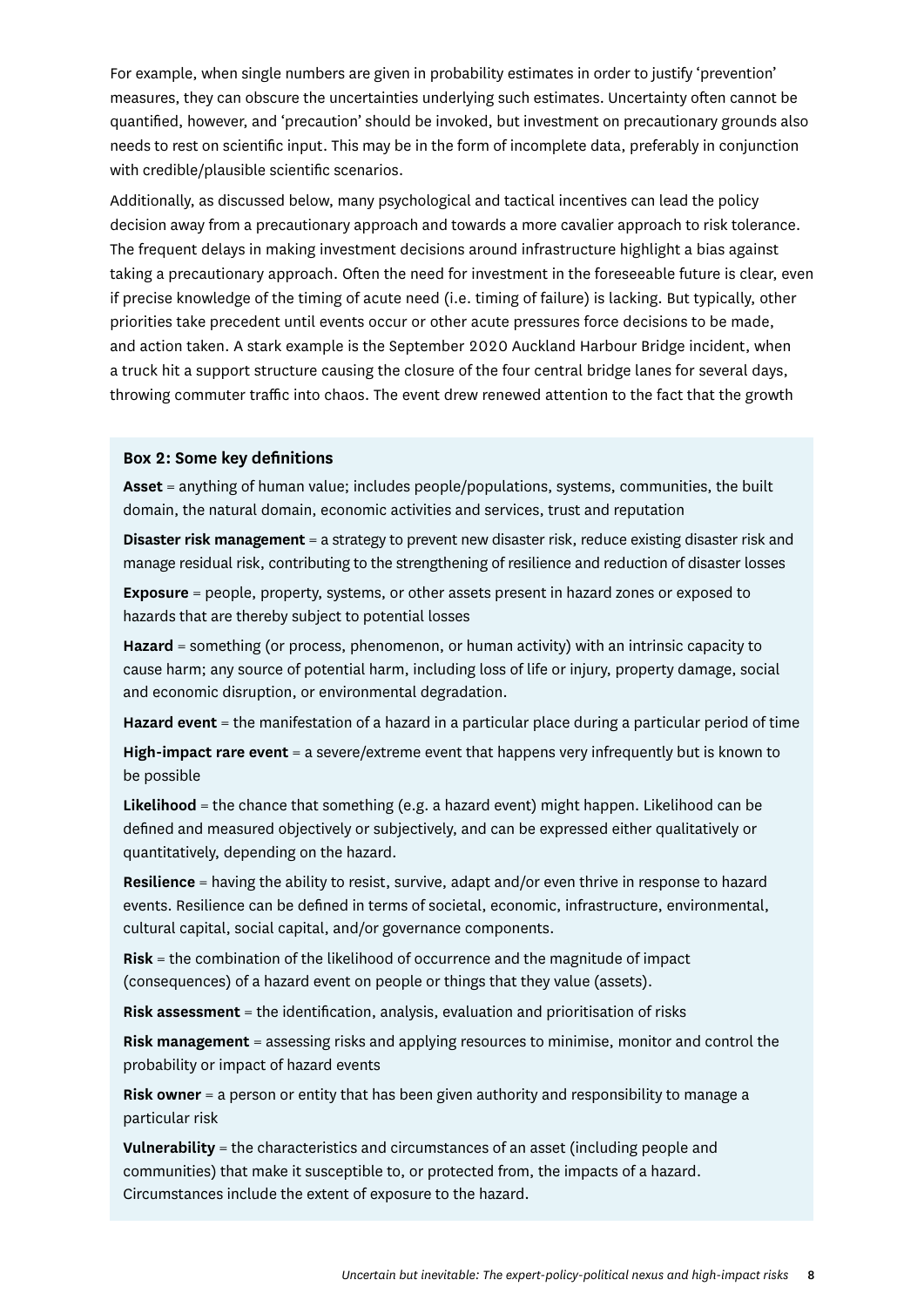<span id="page-8-0"></span>of the North Shore over the last 50 years has vastly outstripped the transport infrastructure, leaving Auckland's economy hostage to a single harbour crossing with minimal backup or alternative access to the central business district. Indeed, it is now becoming clear that the aging bridge infrastructure will soon lead to restrictions on its use (Trigger 2020). Yet planning for the foreseeable need for a second harbour crossing remains conceptual and politically contested, rather than proceeding to an active action plan.<sup>10</sup>

Similarly, when a digger broke the fuel pipeline to Auckland in 2017, the lack of redundancy of supply lines for delivering fuel to Auckland, and especially to the airport, came as a surprise to many, not least in Government (DIA 2019). There had been a loss of institutional memory and no investment to maintain the preceding mechanism involving unloading fuel at the Auckland wharf, which could serve as a back-up and ensure the supply chain's resilience. Although a petroleum industry consortium privately owns the pipeline, $11$  the Government plays an important role, through legislation and regulation, in managing the risks associated with loss of such critical infrastructure (and in keeping the public and the environment safe from harm from events such as oil spills). The event highlighted a serious lack of foresight on the risks, a lack of practical contingency arrangements, and a failure of integrated resilience and redundancy planning by both the fuel industry and Government.

### **COVID-19: An inevitable, high-impact event**

The COVID-19 pandemic is a salient example of a rare event in terms of extreme impact, but one that was in many respects very predictable. Like many other countries, the New Zealand Government found itself relatively unprepared for pandemic human disease, despite epidemiologists predicting for years the inevitability of a human viral pandemic of at least the scale of the current coronavirus crisis (Brownlie et al. 2006)

*"The likelihood of future epidemics or pandemics of influenza or other ARIs (acute respiratory infections) is regarded as high, although the consequences of such events is inherently uncertain, mainly because the virulence of new strains of ARI-causing viruses or bacteria cannot be known in advance. Even so, it is anticipated that new ARIs could spread around the world very rapidly (in weeks) and could cause millions of deaths worldwide, and tens of thousands in the UK alone."*

#### *– Office of Science and Innovation, UK, 2006*

While the particular virus could not have been accurately predicted, there has been no shortage of warnings from the epidemiological and public health community that a major scale zoonotic outbreak was inevitable (Morse et al. 2012, Fan 2018). The risk of zoonotic disease of epidemic potential will continue to grow due to changes in the human-animal-environment interface, particularly the increasing contact of humans with wildlife, and represents a highly significant and growing threat to global health (Jones et al. 2008). An estimated 75% of pathogens capable of causing human disease are zoonotic (of animal origin), including all flu viruses (Jonas 2013). We have indeed had a spate of outbreaks in recent years including Ebola, SARS, MERS, swine fever, bird flu, Nipah and Zika viruses, all of which could have caused greater damage, but overall (despite the difficulties of context and the horrifically high mortality in Western Africa) these were relatively well contained, largely because of their biological properties. The distinguishing properties of SARS-CoV-2 transmission, infectivity and virulence – which were not unimaginable nor unimagined – have created challenges that are magnified in an increasingly globalised world.

### Despite epidemiological warnings, including predictions of a 'Spanish 'flu' scale event with a significant chance of occurring in any decade (Madhav 2013), there has been a general lack of preparation for a

<sup>10</sup> See, for example: Waka Kotahi (2020) *Additional Waitematā Harbour connections*. https://www.nzta.govt.nz/projects/awhc/

<sup>11</sup> Three major fuel companies (BP, Mobil, and Z Energy) own, control, or have exclusive use of all the infrastructure making up this supply chain, through a complex series of joint ventures and commercial agreements.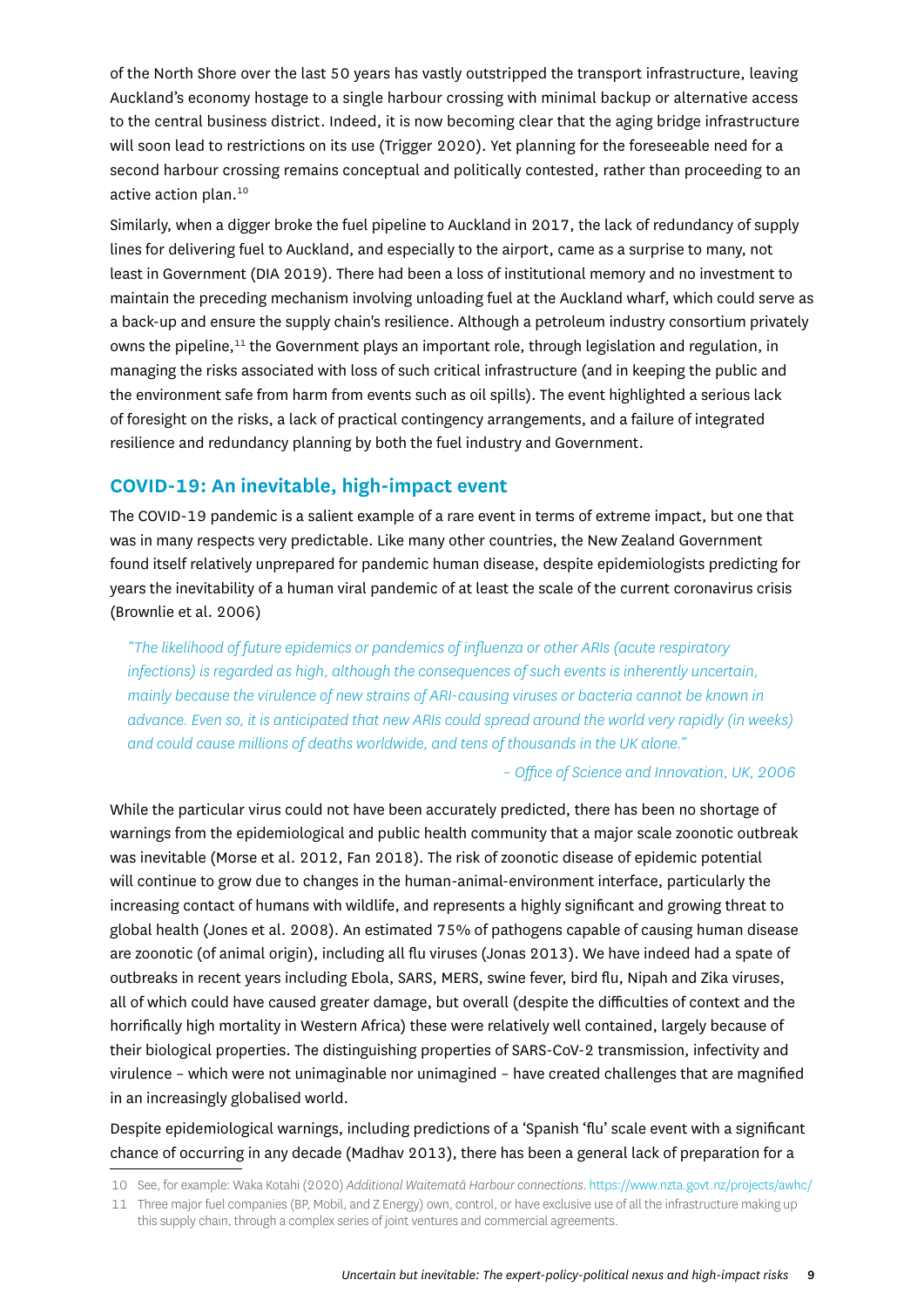<span id="page-9-0"></span>truly global pandemic, and most countries have taken a relatively *ad hoc* approach to responding to COVID-19. In many high-income countries, there was a false sense of security, some engendered by naïve extrapolation from experiences with SARS or previous influenza emergences, some by simplistic assessments of risk preparedness through the misleading Global Health Security Index (Kaiser et al. 2020). The International Health Regulations were last reviewed in 2005 (WHO 2005). It is clear that these regulations, and the powers of the WHO as the responsible international agency, are inadequate to respond to the current situation (Gluckman and Gillespie 2020; Independent Panel 2021). In light of this, will the authority of the WHO be strengthened? Are additional global agreements needed, and would such changes reflect a growing awareness of risk interdependencies?

### **20/20 hindsight, but poor foresight**

It is always easy to apply hindsight and reflect on the predictable nature of Auckland's current water crisis, the 2017 fuel crisis, or the harbour crossing bottleneck highlighted by the recent bridge damage, and ask why these were not addressed. Similarly, we can ask why our pandemic planning was not adequate to handle the early stages of the COVID-19 crisis, when we lacked sufficient stocks of personal protective equipment and struggled to ramp up testing capacity and contact tracing. We are prone to inevitable enquiries, commissions and post-mortems after high profile events, often with political rather than learning motives, but the question we seek to address here is different and more fundamental. Why, across all these types of high-impact scenarios that can be identified and predicted (in terms of likelihood but not timing), is there a general tendency to delay action, or even to ignore the issue?

Major tsunamis, human health pandemics, and space weather events have already happened in the last 200 years and will occur again. A Carrington-scale space weather event (see Box 1) is predicted to have up to a 35–50% chance of occurring in the next 50 years. (Chapman 2020) Given such an event's implications, with all its flow-on effects on electrical grids, digital infrastructure, avionics and communications, some countries regularly go through practice scenarios to prepare for an occurrence. Domestically in New Zealand, highly impactful events including earthquakes, severe floods and forest fires, major infrastructural accidents, biosecurity failures, extreme terrorist events, and so forth also need to be considered. Such events are known to happen, but for some of these we remain poorly prepared – the necessary protective, resilience-enhancing and preparative measures have not been taken consistently. The cliché of "a disaster waiting to happen" is unfortunately too often true.

### **Two challenges for policy**

Two challenges thus emerge for governments. The first is ensuring that a comprehensive and up-todate risk assessment process has been carried out and continually updated. The second is ensuring that the appropriate level of policy development and investment is made in response to that process. But how is an 'appropriate level' determined? And how do we know an assessment is comprehensive? Decision makers often fail to think creatively enough about the breadth of expertise needed to make decisions on both of these issues, or to cast a wide enough net to find it, to ensure they make optimal risk preparedness or investment decisions. Which fields might bring valuable insight? What knowledge is most relevant? For example, at this stage in the pandemic there is an increasing need for social science and behavioural science input. There is also a matter of poor problem definition. Policymakers and advisers frequently struggle to reach a mutual understanding of the problem, sometimes because of imprecise or ineffective communication, and sometimes because of cognitive biases.

There is a danger that 'bounded rationality' (the limited scope of knowledge of any individual or group, and over-confidence in assumptions of knowledge) may restrict the assessment or comprehension of risk, if a pluralistic approach is not taken. However, even if a range of experts has identified risks of rare but significant events, there is too often a disconnect between this awareness and the actual policy and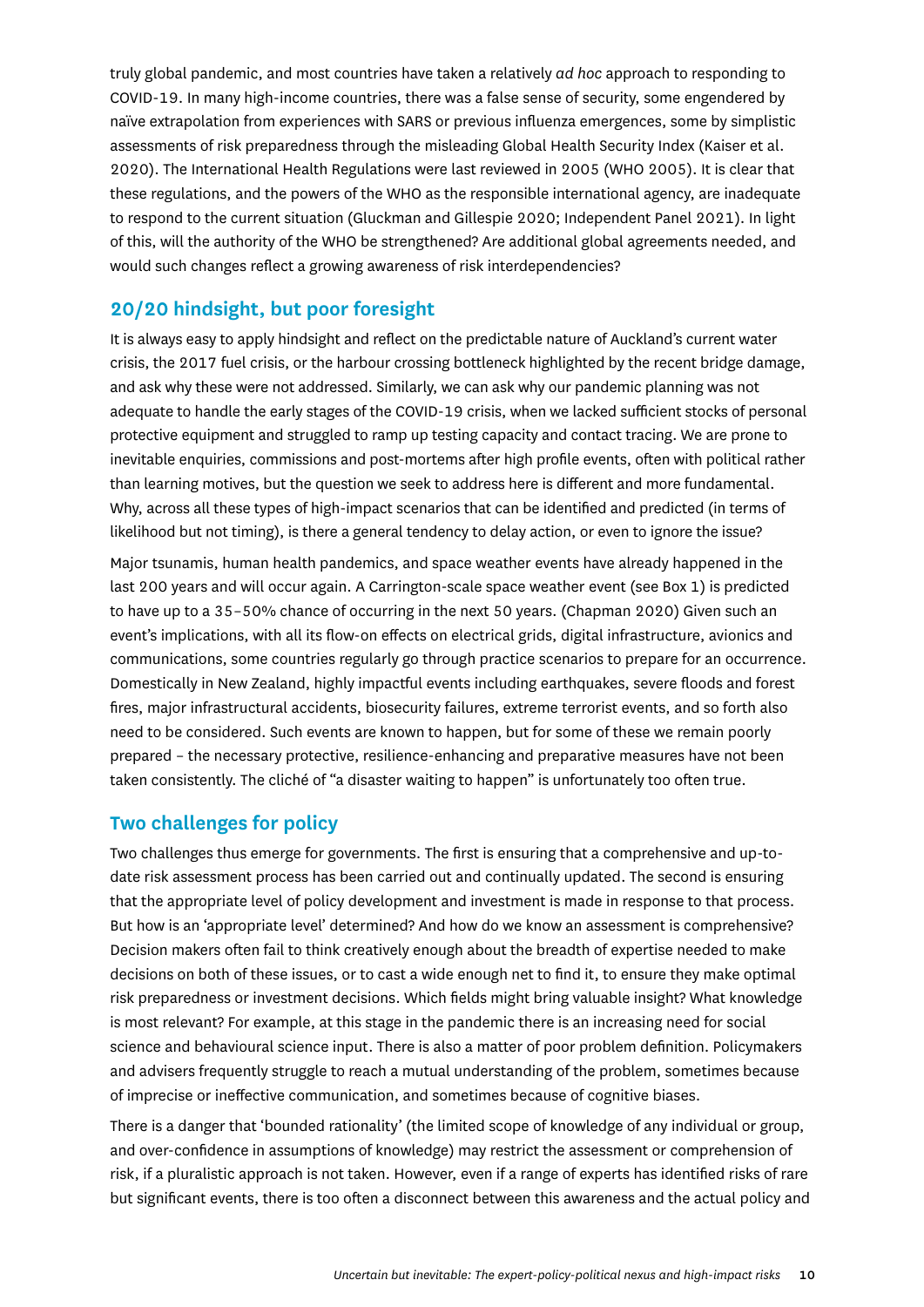<span id="page-10-0"></span>investment actions required to lower the risk or adequately prepare for the possible impacts. Despite the high likelihood that a potentially catastrophic event will occur someday, political decision-making on how to deal with the risk may be repeatedly delayed or deficient. The most common reasons for these delays are not technical, rather they involve human factors of:

- communication;
- the functioning of the evidence-policy interface;
- the nature of politics and policymaking;
- pervasive cognitive biases; and
- variable perceptions of risk.

Issues pertaining to organisational and inter-organisational (both national and international) structures and behaviour are also important factors.

The issues can be analysed from three overlapping perspectives: (1) risk identification, assessment and communication, (2) human factors, and (3) policy and political dimensions.

# **RISK IDENTIFICATION, ASSESSMENT AND COMMUNICATION**

Clearly, governments should ensure a systematic approach to risk identification, but that realisation is in fact recent, and remains patchy. Even within the policy community, there can be resistance to the effort required, and deep scepticism of its value. Globally the Sendai framework has not led to priority actions by many governments to systematise risk assessment and disaster preparedness. While risk assessments may occur internally within a specific agency,<sup>12</sup> in reality, even if there is a lead agency, most classes of risk either span multiple agencies – as COVID-19 has amply demonstrated – or do not fall under the responsibility of any particular agency (e.g. a space weather event).<sup>13</sup> Emerging risks relating to technological development can trigger consequences that span multiple domains and sectors, and require a different governance approach (IRGC 2015).

There is also a need to consider how many small problems can conspire to cause one very large problem. This is perhaps one of the trickiest aspects of risk assessment – seeing the linkages between hazards, vulnerabilities, exposure, and behaviour of people and systems that can compound risks. The emergence of epistemic threats that interfere with systems of information production and dissemination present a challenge to all democracies and are made greater if ignored, even though solutions are difficult (Seger et al. 2020). In this regard, the roles of the central agencies such as the Department of Prime Minister and Cabinet (DPMC) and the National Assessment Bureau become important.14 The National Intelligence and Risk Coordination team within DPMC has recently taken the lead to deliver a national risk approach, alongside the delivery of the national security and intelligence priorities.

#### **Natural hazards and unnatural disasters**

Hazard events such as earthquakes, tsunami and geomagnetic storms (space weather events) are natural phenomena, but the disasters that arise from them are generally man-made. They result from exposures and vulnerabilities in our communities, our built environment, our social and institutional structures, and our economic systems. Disasters triggered by natural hazard events have been

<sup>12</sup> For example, in New Zealand the Ministry of Primary Industries (MPI) will naturally focus on biotic risks such as biosecurity incursions, or the Ministry of Business, Innovation and Employment (MBIE) on the risk of infrastructure breakdown.

<sup>13</sup> For example in the USA, geomagnetic disturbance assessments and policy analysis involves both executive and legislative branches of the policy system along with several state departments and institutions (see Baker et al. 2014).

<sup>14</sup> The National Assessment Bureau is part of the New Zealand security system that provides independent and impartial assessments on events and developments relevant to New Zealand's national security and international relations to inform government decision-making.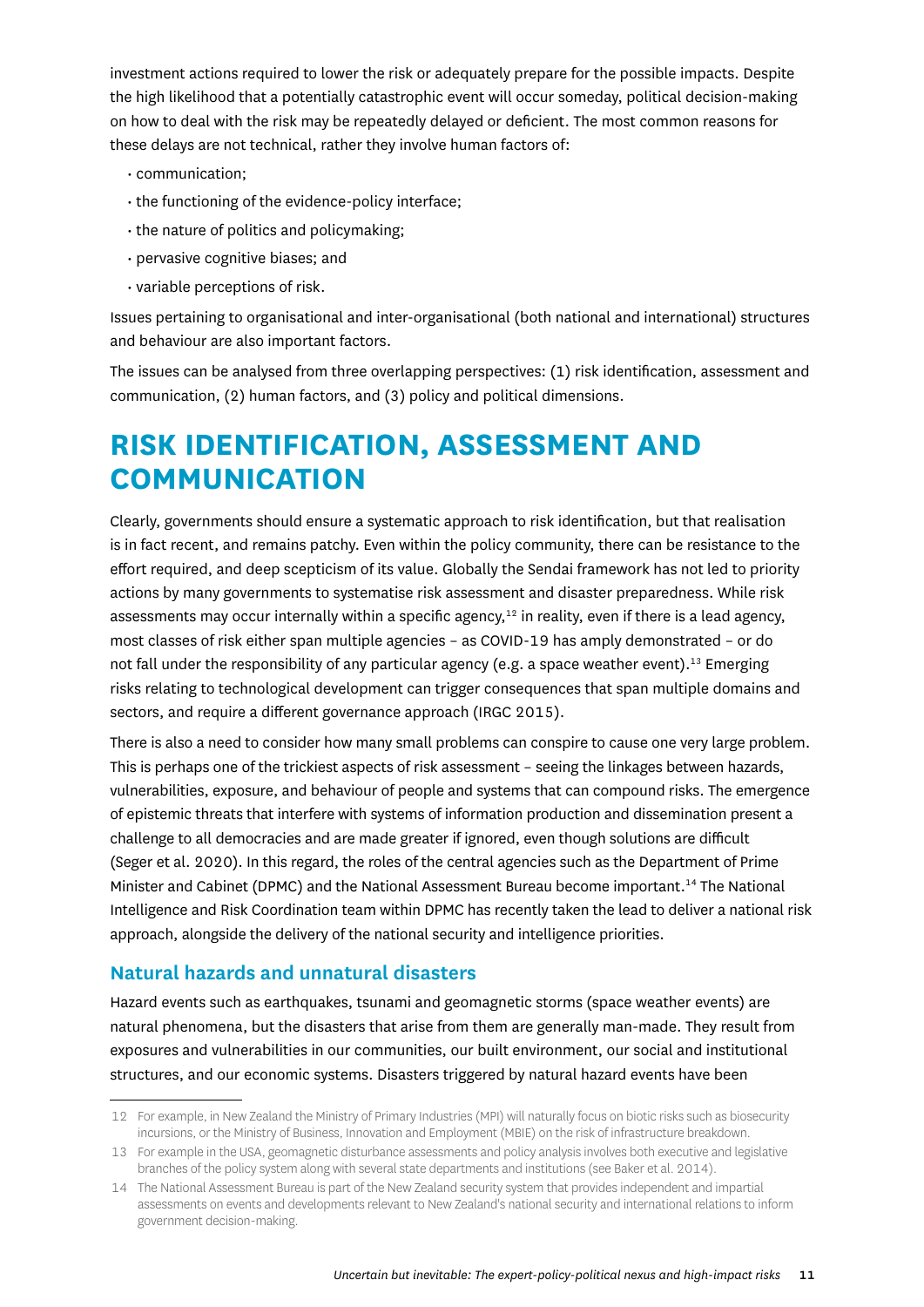<span id="page-11-0"></span>increasing – in part due to climate-change induced increase in the frequency and severity of extreme weather events (droughts, floods, storms, etc.) – but primarily because the increasing number of people and assets (and the value of those assets) that are exposed and vulnerable to such hazards (see Box 2 for some key definitions).

While we can't do anything to prevent natural hazard events from occurring, identifying and understanding the complex vulnerabilities of our socio-cultural systems is critical to the process of risk reduction and enhancement of resilience. The importance of this perspective is that it adds new dimensions of causation analysis to risk assessment that includes consideration of dynamic social and cultural assets. This in turn should be reflected in the process and the participants involved in risk identification and monitoring.

#### **Slow changes**

Not all risks arise from a singular acute event; the Auckland harbour bridge problem is primarily the result of Auckland's growth over several decades, ultimately precipitated by a relatively minor traffic incident. Climate change is an example of a 'slow problem,' where continuous small changes ultimately produce large effects and threaten to cross a 'tipping point' of irreversible ecological damage. However, the deterioration is occurring over time frames beyond those typical of government priority and budget-setting. Globally the challenges of sustainability, biodiversity loss and climate change have become increasingly acute precisely because many authorities do not prioritise long-term impacts but rather focus on short-term priorities. The challenge is to provide incentives to make longer-term anticipation a valued objective.

Such slow trends are difficult to deal with – they need to reach a critical level of sustained visibility and concern from the public before real action occurs. A lack of awareness or sense of alarm over possible consequences leaves problems to worsen until their impacts become severe and obvious, at which point our ability to respond is greatly diminished. The changes are predictable yet continually ignored. And if tipping points are crossed, the impacts may be catastrophic.

Evolutionary psychology suggests that our brains are not wired to respond to such slow-moving threats, as opposed to the strong emotional reactions evoked by clear and present dangers or intentional threats (Gifford 2011). This information availability bias skews our perception of, and ability to assess the risk. But even when we can see a risk evolving, there is also a tendency to place less value on future risks than current costs and benefits – a bias known as judgmental (or hyperbolic) discounting (Gattig and Hendrickx 2007). (See discussion below on cognitive biases.)

In New Zealand, much of the responsibility for reducing vulnerability and adapting to climate change is devolved to local and regional government. Despite knowledge of the potential impacts, insufficient and variable action has been taken, exemplified in delays by regional authorities in addressing the need for managed coastal retreat as a longer-term adaptation measure, and allowing continued seaside building in vulnerable areas. While some councils have produced reports, $15$  little action is as yet evident. These issues are complicated by questions around legal rights and responsibilities, and by the political challenge. (Hayward 2008). Epistemic threats in the form of misinformation and disinformation have also slowed progress towards effective decision-making in regards climate change. But underneath all of this is the need for alignment of a risk assessment and management approach across all levels of government. The establishment of the Climate Change Commission is a start to depoliticising the choices that need to be made.

<sup>15</sup> For example, Waikato Regional Council; see: Turbott, C. (2006) *Managed Retreat from Coastal Hazards : Options for Implementation. Environment Waikato Technical Report 2006/48*. [https://www.waikatoregion.govt.nz/assets/WRC/WRC-](https://www.waikatoregion.govt.nz/assets/WRC/WRC-2019/tr06-48.pdf)[2019/tr06-48.pdf](https://www.waikatoregion.govt.nz/assets/WRC/WRC-2019/tr06-48.pdf)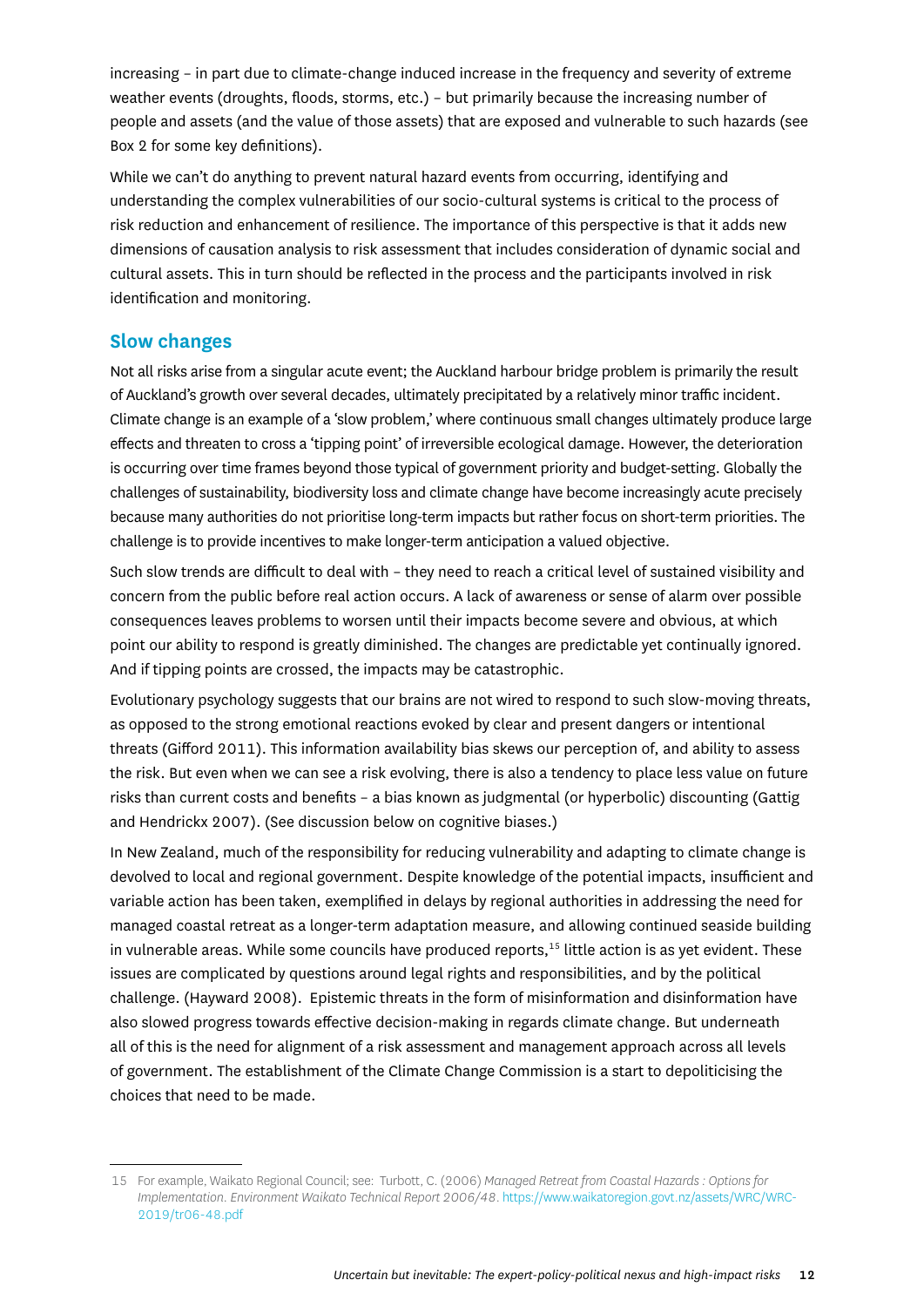### <span id="page-12-0"></span>**Risk awareness and understanding**

All agencies involved in risk management require a range of expert inputs in developing a comprehensive understanding of likelihood and impact of different kinds of hazard events, but often there are gaps in the advice sought, or in the integration of outside perspectives. For example, when the West African Ebola epidemic threatened to spread to major transport hubs and impact on global travel and trade, it was surprising how little work New Zealand had undertaken to ensure resilience of supply lines in the event of disruption of both shipping and air travel (Dennis et al. 2015). It is not clear that the lessons from the small amount of work done then have been fully incorporated into subsequent pandemic planning.

The simple fact is, what is not known cannot be prepared for. In 2012, when the Chief Science Advisor was advised from the UK that New Zealand needed to be prepared for a possible space weather event within the next 24 hours, it was apparent that no entity outside the aviation or defence sector had even considered the possibility of the impacts of space weather or understood its significance, despite several other countries regularly having exercises to prepare for such an event. This broad lack of knowledge across government of an event which is almost inevitably going to occur in the foreseeable future, and which could have devastating effects in an increasingly digitalised world, was concerning. It was this singular episode and the discussion that followed that led to the establishment of a Strategic Risk and Resilience Panel (SRRP) by DPMC in 2014 to consider how to enhance risk assessment. (DPMC 2016)

The SRRP recommended the development of a national risk register that would include both civil and security risks, including potentially an unclassified, public-facing component similar to that which had been published in the UK since 2008.16 As a result, an enormous multi-year effort was put into a systemic approach across government to look at risk in all domains, with the intent of preparing a risk register. This effort produced more than forty separate risk profiles that assessed event likelihood and the potential consequences of both 'maximum credible events' and more common higher-frequency events of different types.

When this systematic approach was eventually taken to risk identification, a number of hazards or risks were brought to the fore that had not previously been on the agenda. Space weather was a risk identified for which New Zealand had no contingency plans and no awareness across key agencies, and the relevant policy and response community was essentially ignorant of its potential impact. Similarly, the broad economic and social implications of an existential threat to the snapper fisheries of the upper North Island (due to onshore activities affecting seagrass loss in the West Coast harbours), had been largely unrecognised and thus inadequately addressed. These instances, and others highlight the importance of openness of inputs into a national risk assessment for comprehensiveness, reliability and usefulness.

However, a debate evolved, primarily in the political arena, about whether such a risk register should be public or confidential. Part of the debate was whether such a register, if publicised, had political and security implications which overrode public utility. However, while there may be some security-sensitive aspects and details in a confidential version of a risk register – risk identification should be largely an open process. This can assist with sensitising communities at large, through the education system and other channels, about risk, exposure, vulnerability, and what can be done to enhance resilience. Ultimately, this means that risks must be known not only to those responsible for overseeing the management, but to those who may be affected, so they can act to reduce their vulnerability and/or exposure to the risk, or prepare for possible consequences. In this regard there is merit in identifying security-related issues in a public-facing register, although some operational detail will clearly need to be excluded.

A draft public-facing risk report was eventually prepared, but was never released because of political biases and considerations – issues that spanned administrations.

<sup>16</sup> The UK National Risk Register has been updated five times in publicly accessible form between 2008 and 2017.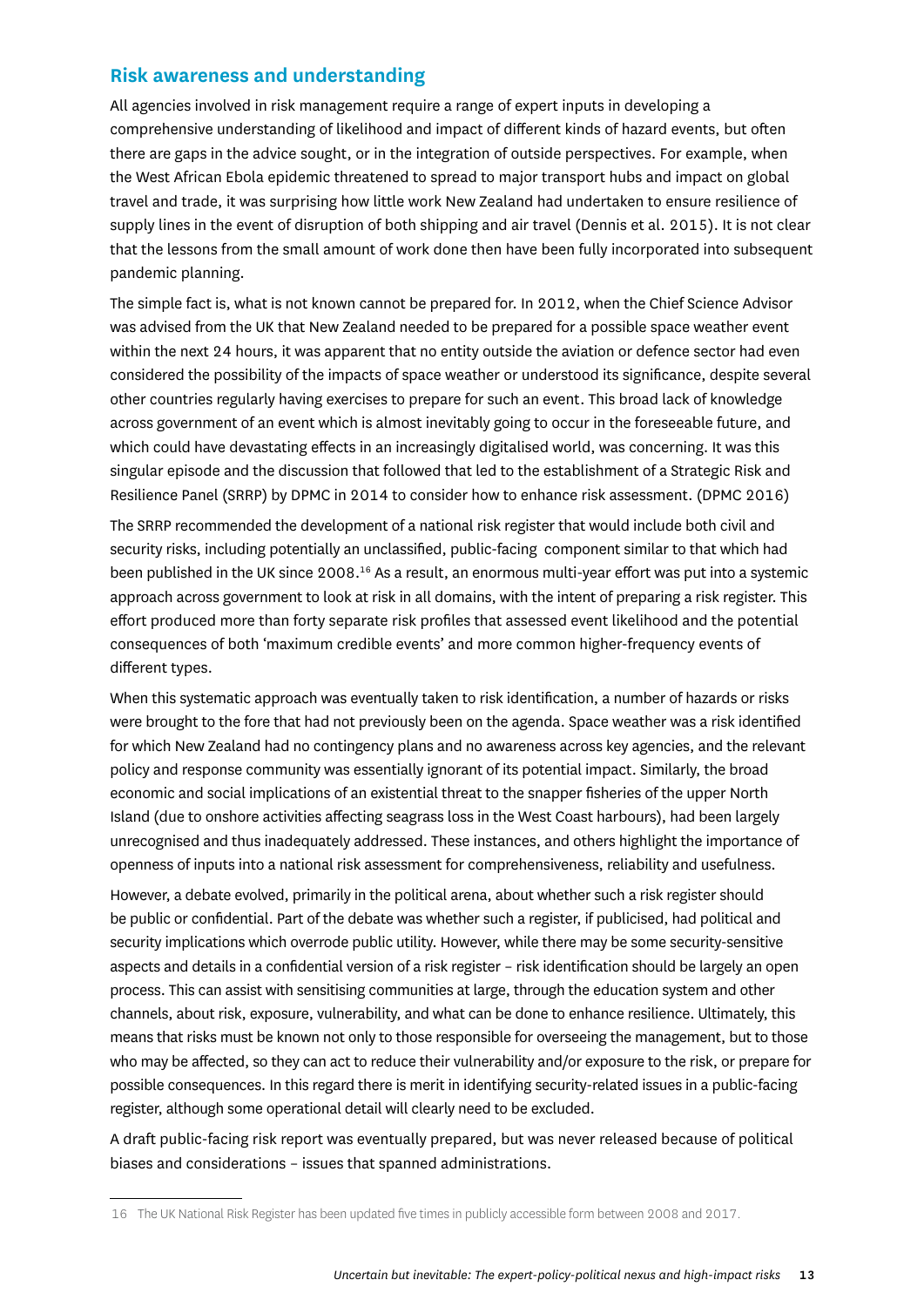### <span id="page-13-0"></span>**The utility of risk registers**

At a national level, a risk register should provide an overview of the classes of major risk that the government should respond to, and identify responsible actors/agencies involved in managing them.<sup>17</sup> There are choices about how broadly to conceive of the risks. It would be theoretically possible to have an all-encompassing register, although that could result in overwhelming the audience, or alternatively having the risks expressed at a level that is too generic or vague to be useful. Multiple but more targeted registers may be advantageous in making the subsequent institutional responses easier to manage, but their siloed nature could also impede the response and lose the benefits of common oversight, consistency and public accessibility.

There are also issues in risk identification and risk communication that can fuel policy or political scepticism (Tyler and Gluckman 2020). Some risks can be perceived by those who do not have expertise as incredulous and/or overstated by experts. When lists become too long or experts clamour too much to make certain risks visible, there is a risk of being seen to 'cry wolf,' and thus not be heard.

Generally, the identification of risks, their potential impact and the estimation of their probability is a matter for experts in risk assessment and those with domain expertise. Virologists and epidemiologists have the most appropriate expertise to assess the viral hazards that can lead to a pandemic, and seismologists are best placed to assess the earthquakes and tsunami hazards, but the risks associated with those events occurring also requires social scientists to assess social vulnerability, engineers and insurance experts to assess physical vulnerability and exposure, economists to consider fiscal consequences and other stakeholders to reach a full assessment of risk.

The most common approach to assessing risks is to develop a matrix that maps event likelihood and severity of consequences of a range of hazards, which assists in making decisions around what risks require action and what can be simply monitored. Assumptions have to be tested and models examined before risks can be placed on the impact/frequency matrix or heat map. Given the inevitable uncertainty in the knowledge, judgement is needed, and this creates the potential for push-back from non-experts who may have a variety of motives to want to reduce the urgency or severity of the assessment. But there may also be the perception that domain experts wish to overclaim certainty of a high-impact event to try and force policy action. Hence the process needs a range of expert inputs – no single discipline or expert can have the scope of knowledge to consider all possibilities in a balanced manner.

The logic behind risk assessments must be clear to those who are asked to act. It is therefore important to focus risk registers and analyses on those types of risk where governments must act – those that could cause a national-scale emergency. The UK National Risk Register (Cabinet Office 2017) demonstrates that a comprehensive approach is possible by focusing on risks that would require a centralised response, complemented by Community Risk Registers that are produced by emergency planners at the local level.<sup>18</sup>

There is also the question of the institutional home of a national risk register, and responsibility for ensuring it is continually monitored and updated. In the UK this role belongs to the Cabinet Office. There are strengths and weaknesses to different sorts of institutional homes in government for such a process, but having parliamentary protection may be important to ensure longevity and independence from partisan political considerations. Given the insights gained from the overlap between audit and risk management in the private sector (OECD 2014), the appropriate oversight body in New Zealand might

<sup>17</sup> The difficulty comes with cascading risk. For example, a shipwreck may be seen initially as solely a maritime issue, then an environmental and conservation issue, and depending on what the ship was carrying other agencies might need to be involved. Depending on where the ship was wrecked, it may become a social and cultural issue, and potentially diplomatic and legal issues may also arise. This highlights the complexities of risk assessment and management and the need to have structures that get beyond agency silos.

<sup>18</sup> It should be noted that in the context of COVID-19, conflicts arose in the UK between local and central authorities attempting to deal with tiers of authority and responsibility in the midst of the crisis.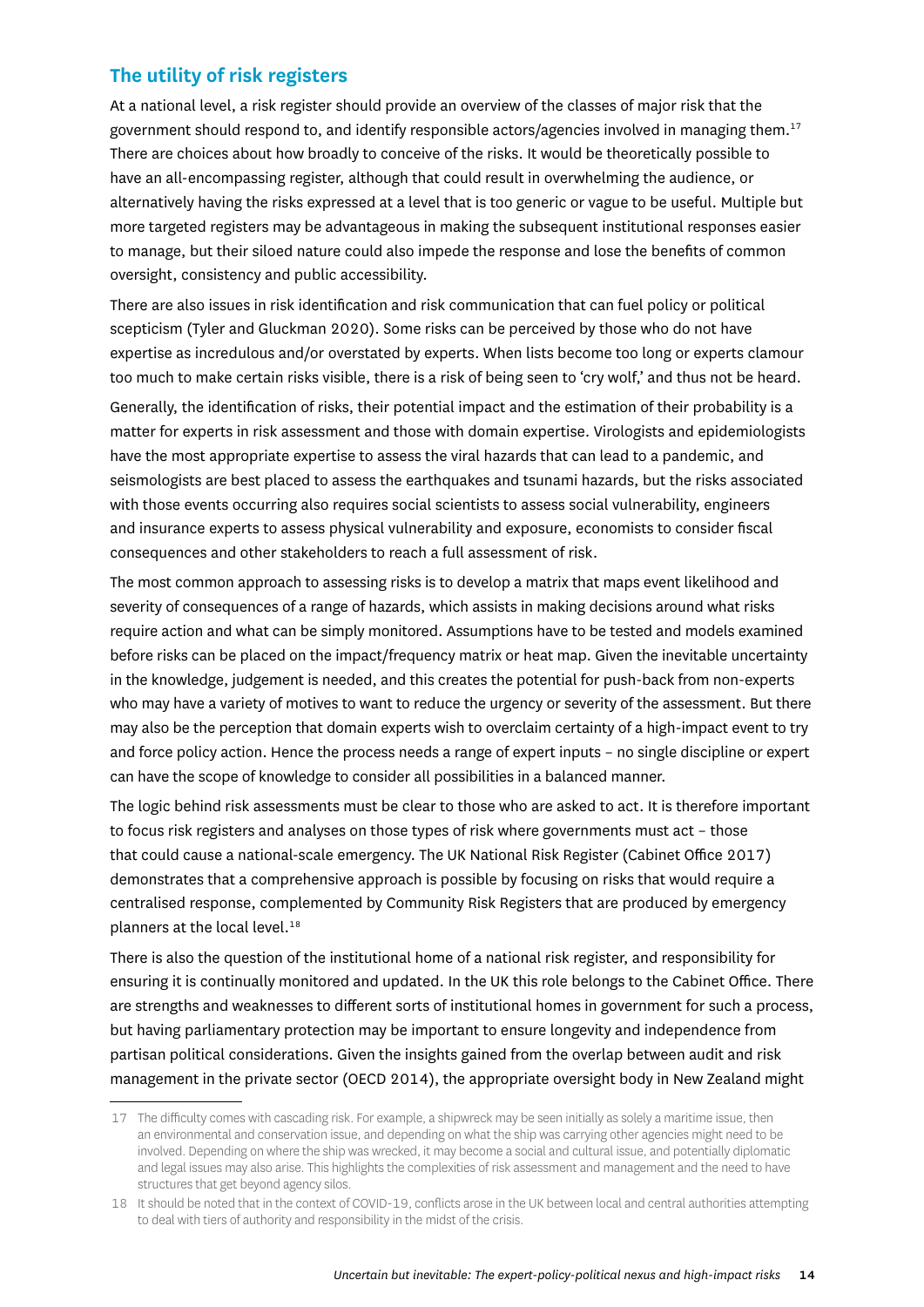<span id="page-14-0"></span>be the Office of the Auditor-General,<sup>19</sup> but with capacity and structures in place to ensure international linkages to assess (and deal with) the potential for crises that cross borders.

### **Public visibility**

Publishing a version of the register in a publicly accessible format (e.g. a national risk report) provides transparency and creates a sense of responsibility for policymakers and politicians. Such transparency is desirable in a democracy and serves to hold the system to account. It also serves to build trust between government and its citizens – trust that becomes essential when a crises actually occurs.

A public risk report ensures a system-wide overview both within government and across local and central governments – an integration that typically does not exist elsewhere. Such a report is an opportunity to present the different risks in a digestible form that illustrates the connections between event types and possible synergies in risk prevention, mitigation, adaptation and response efforts across government. It can assist in overcoming the various biases and incentives that lead to risks being ignored. Without such an overarching framework for reporting on the register, there is a risk that the profiles developed by different agencies will not be updated in a consistent manner (nor in a way that seeks input from other affected agencies), if at all.

If used as intended, a national risk register should function for planning by multiple parties beyond central government, including local government, the private sector, non-governmental organisations (NGOs) and civil society. It benefits all of these parties to be aware of what the central government identifies as hazards that should be prepared for, what agencies are involved, how they are managing the risk, and what other actors (including themselves) can contribute. A public report on key findings of the register is thus critical. This should be updated regularly, in line with updates to the risk profiles in the register. Such periodic reports then serve to maintain awareness not only for government agencies, but also for individuals and organisations wishing to be better prepared for risks and emergencies that will affect them. Public reports also invite feedback from a broader audience that can improve future versions of the register. The UK experience has shown the value of engaging the academic community and being open in the process of risk identification (Stock and Wentworth 2019). The importance of engaging with the private sector also needs to be recognised in the risk identification process.

#### **Challenges – dealing with uncertainty and complexity**

Key to effective risk identification and management is understanding the range of risks that might exist, the frequency/probability and maximum realistic impact of hazard events, and what factors make human, physical, social or economic assets more or less vulnerable to them. One of the challenges is that, depending on the type of event, estimates of impact are often uncertain, and ascertaining the probability of occurrence may also be actuarially possible for only some event types (e.g. climatological, hydro-meteorological, and geological hazards) and not others.

Further, the language around probability can be difficult and confusing for those not immersed in risk analysis. For example, if an event is labelled as a "one-in-a-hundred-year event" and it occurred last year, this does not mean it will be 99 years until the next one – there is approximately 1% chance that it might still occur next year. Similarly if an event is given a 10% chance of happening in the next 10 years, it might happen tomorrow or might not occur for a century or more into the future. In some cases, past history may help estimate probability, in others the context may have shifted significantly, thus changing risk profiles in terms of both probability and impact. For example, the impact of climate change is clearly changing the frequency and severity estimates for some forms of event (IPCC 2012).

In any case, it is rarely possible to make deterministic predictions about timing. It is important to stress that the managing of these types of risks should not be dominated solely by the formal actuarial

<sup>19</sup> Among other activities, the Auditor-General produces reports on risk management expenditures (e.g. 'Analysing government expenditure related to natural hazards', Office of the Auditor-General, 2020).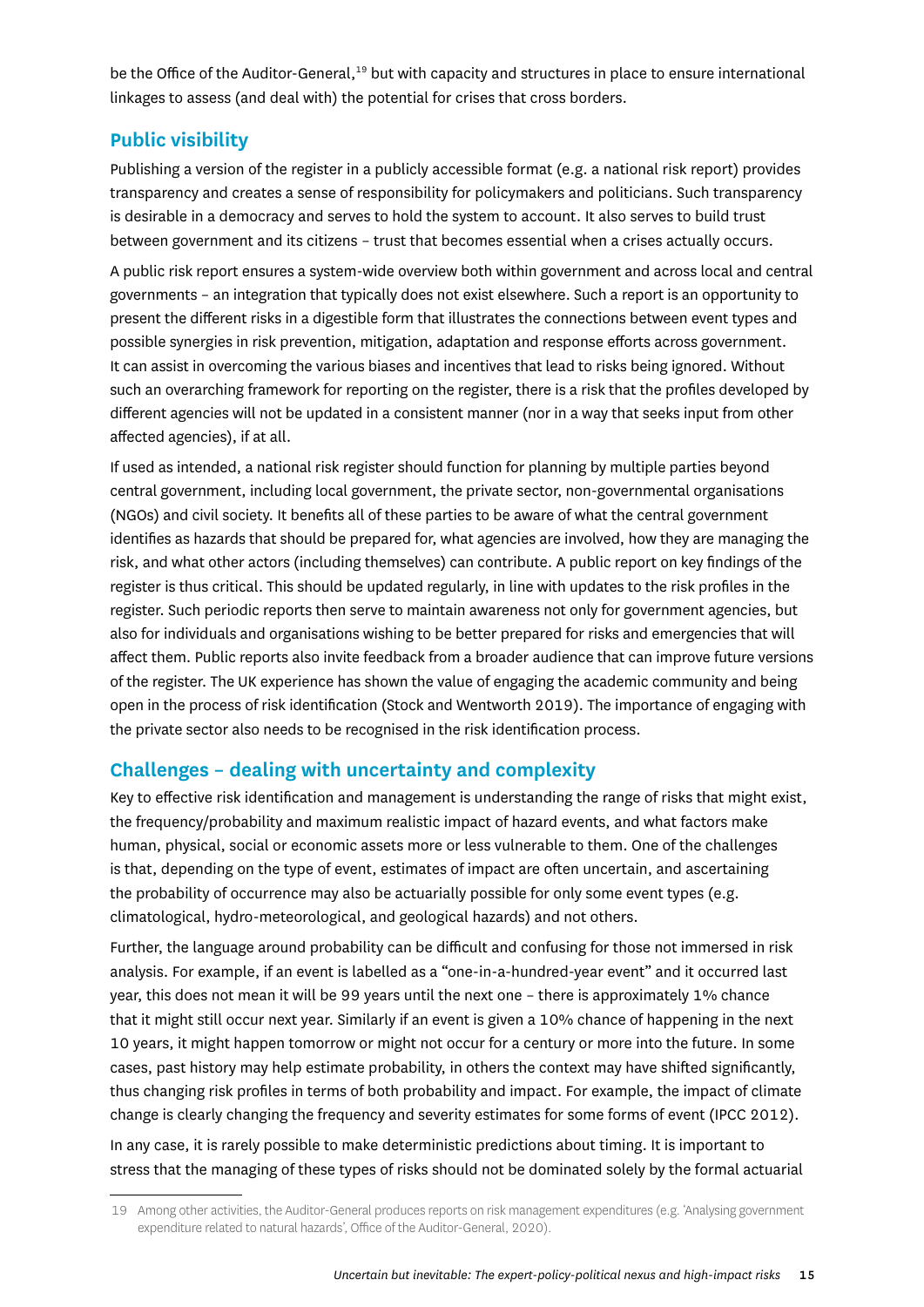<span id="page-15-0"></span>tools and methods currently in use. The policy implication is that what is needed is an open kind of risk assessment that allows reasonable judgement to enter and supplement such formal tools. A risk register should be scientifically informed but should not be restricted by the scientific preoccupation with quantification and precision. The Sendai Declaration, for example, allows for indigenous/ traditional knowledge to enter the risk assessment process, (United Nations 2015) which can enhance not only the assessment, but the social acceptance of the risk information.

Beyond the uncertainties around likelihood, it is also, of course, impossible to detail every way an event might occur or play out. For example, there are multiple ways in which a major utility infrastructure failure could occur, including a natural disaster, an industrial accident, a cybercrime or from a terrorist event. While prevention would be different, much of the response would be the same irrespective of cause, as would resilience enhancement through developing robust backup systems.

A well-prepared risk identification and management system therefore copes with such uncertainties by exploring classes of incidents and developing guidelines applicable to the different types of hazards. It is important to note that an effective risk register is not a simple catalogue of threats with narrowly targeted solutions. We confront multiple interconnected risks and vulnerabilities and solving 'simple' risk issues in isolation can have unintended negative consequences. It is therefore critical to consider how to deal with various plausible, interconnected, and potentially catastrophic consequences, whatever the chain of events that might lead to them.

This means the risk team and the policy and political community must understand the potential for chaotic and complex behaviour and prepare for a range of cascading impacts, while promoting a degree of flexibility to respond to the unknown. It means profiling both classes of risk and classes of impact, and developing a set of preparatory actions and flexible responses to impacts in a system-wide manner. Exercises with appropriate inputs from beyond the narrow policy community become important. This should allow the system as a whole to deal with uncertainties that cannot be formally registered, but that are essentially recognised in an anticipation process which builds adaptive capacity to change and the ability to 'think on one's feet'.

Newly emerging risks require a different kind of governance and management compared with managing familiar risks (IRGC 2015). Central to this is to understand and act on the factors that contribute to risk emergence or amplification, and this requires collaboration between actors and stakeholders across the risk management system and knowledge disciplines.

Risk assessment and management thus sits at the interface of multiple knowledge domains, values systems, perspectives and institutional responsibilities. It requires a transdisciplinary approach that considers the broad cultural, socio-technological and socioeconomic contexts of the risks, and takes account of behavioural and perceptional aspects. Challenging problems should be catalysts for the development of transdisciplinary teams (including indigenous knowledge holders),<sup>20</sup> which offer greater opportunity for introducing evidence from external stakeholders (Ismail-Zadeh et al. 2016). This enhances knowledge production and allows a better conceptualisation of both present and future social, economic, environmental and governance processes relating to risk.

### **Using formal risk assessment processes in government**

Risk assessment is but one of a range of futures-focused tools a government should be using. In essence, a risk register is a transparent and formal mechanism for recording identified risks and possible impacts, alerting those with interests and responsibilities to the need for either preventative or resilience-enhancing measures, and identifying how and by whom a response should be led and

<sup>20</sup> The Sendai Framework specifically calls for "the use of traditional, indigenous and local knowledge and practices, as appropriate, to complement scientific knowledge in disaster risk assessment and the development and implementation of policies, strategies, plans and programmes of specific sectors, with a cross-sectoral approach". https://sustainabledevelopment.un.org/frameworks/sendaiframework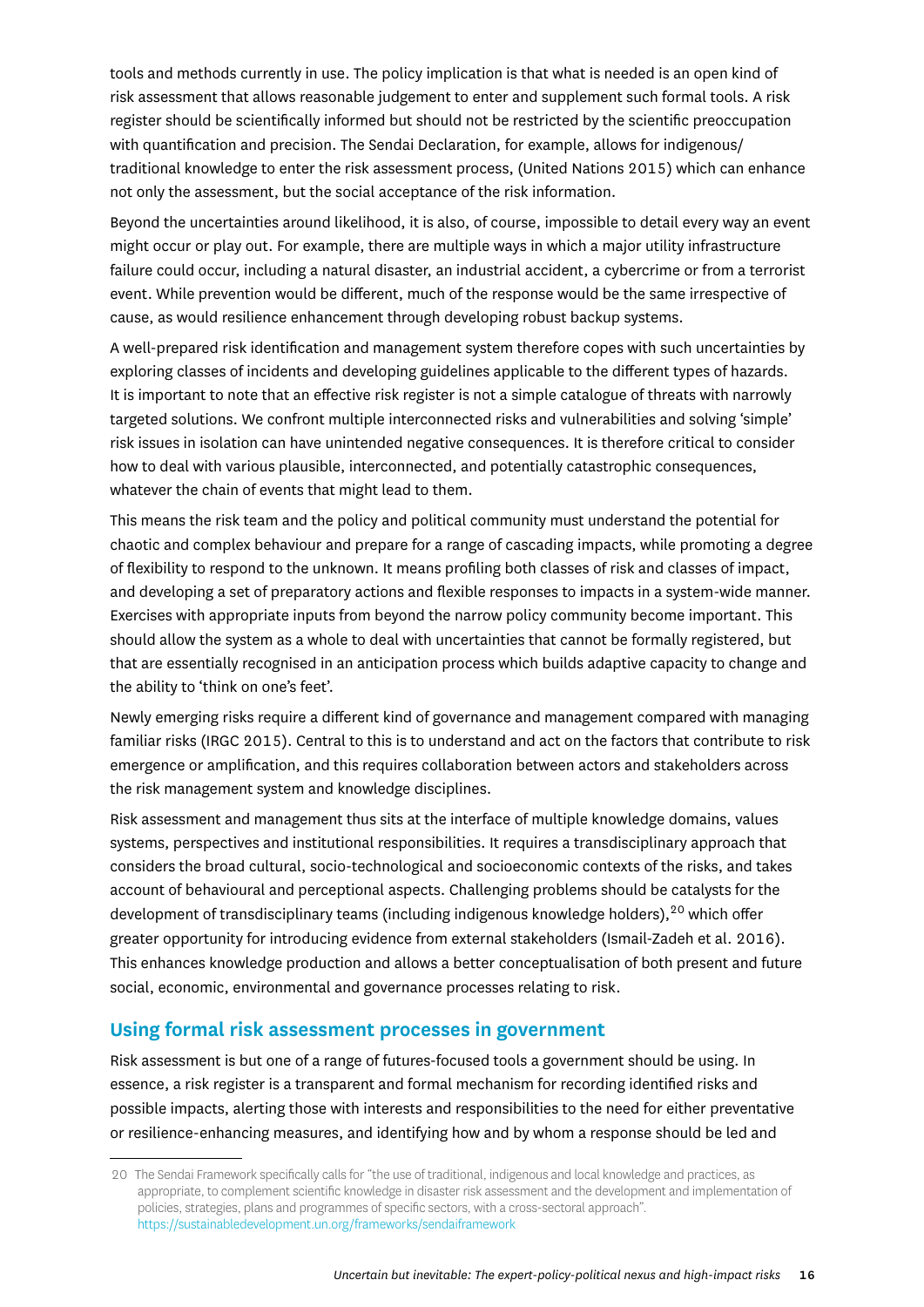<span id="page-16-0"></span>managed. It is the processes of preparing and responding to the register that are key to its value. Provided there is a plurality of inputs and expertise in risk analysis; risk registers are very powerful. Indeed, they are the only systematic tool that can provide input to governments in undertaking their most basic of responsibilities: preparing for (and where possible mitigating) risks of events that will harm people, the environment and the economy.

However, it is noted that even with a comprehensive risk assessment, some events cannot be foreseen or cannot be averted – such as a meteor strike. And while many impacts can be mitigated against, this often requires a coordinated, cross-sectoral strategy and understanding across multiple parties. Earthquakes are an example. Before 2011, the potential for significant areas of eastern Christchurch soils to liquify upon ground shaking was already well identified and was the subject of a report to the authorities (Environment Canterbury 2004). This, and the history of multiple episodes of steeple damage to the iconic Anglican Cathedral in the 150 years since it was first built, surely should have pointed out that Christchurch was earthquake-prone (Rice 2010). But this had not stopped planning consents for large-scale housing development in the pre-identified region that ultimately did liquify in response to a rather moderate earthquake. The scientific knowledge had been ignored, and the lack of formal iterative and evaluable processes of hazard and risk identification for Christchurch, in retrospect, contributed to the enormous economic and social costs Christchurch faced. This example highlights the importance of a coordinated understanding of risk (and mitigation actions) across the multiple layers of governance. A risk register in the public domain ensures accessibility and transparency to all stakeholders; a hidden technical report cannot suffice.

# **HUMAN FACTORS: WHY THE RESISTANCE TO ACTION?**

In the private sector, where accountabilities tend to be direct and unavoidable, risk registers are taken very seriously as a core part of corporate governance. But accountability is less clear in the interface between policy agencies and elected ministers. Indeed avoiding responsibility can be an 'art form' for the policymakers and politicians. No doubt one of the reasons formal risk analyses are not necessarily popular within these communities is that they make such avoidance much harder.

Resistance to taking expensive action on events that cannot be assured to happen is in fact a recurrent reality within the policy and political processes. Lack of preparedness may stem from the perception that the probability of an event occurring is extremely low, or that the likely time horizon is too distant, giving it low political salience. It may even be believed that mitigation efforts against the potential consequences of an extreme event will be futile (Lee and et al. 2012). The former UK Cabinet Minister and academic Sir Oliver Letwin used a fictional case study of a major space weather event (Letwin 2020) to highlight the bureaucratic and particularly political impediments to crisis preparation for an event that is beyond most peoples' imagination, and yet has been identified through national risk assessments as inevitable to occur at some point.

#### **Perceptions and biases**

There are very big differences in how different people perceive risk (Slovic 1987). Individuals tend to use various heuristics (mental shortcuts) when making judgments about uncertainty, resulting in systematic biases in their assessment, such as overconfidence (see Table 1). Those not immersed in risk analysis or actuarial language will inevitably overlay their perceptions and biases on top of any formal analysis. While risk assessors and scientists may view risk in actuarial terms, most people perceive risk in subjective terms, and respond more to emotional cues than cognitive processes. This can become a recipe for confusion and resistance to using formal mechanisms such as risk registers.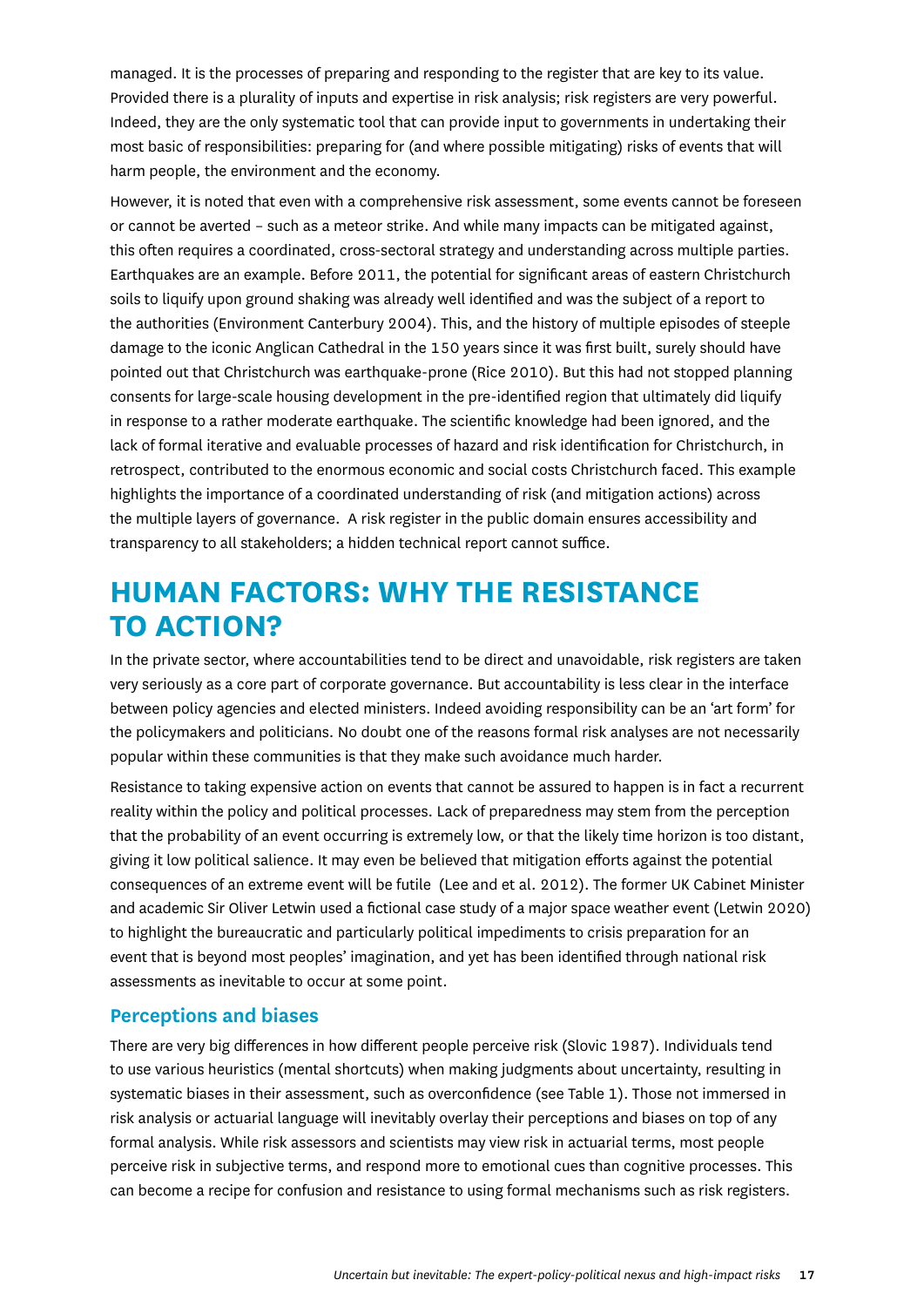**Table 1.** Cognitive biases and heuristics that affect human decision-making and risk assessment. Compiled and adapted from (Vlek and Keren 1992, Renn, Klinke et al. 2011, Gluckman and Bardsley 2016, Meyer and Kunreuther 2017, Renn 2017, Klintman 2019)

| <b>Bias or heuristic</b>   | <b>Description</b>                                                               |  |
|----------------------------|----------------------------------------------------------------------------------|--|
| Availability               | The bias of information availability and ease of recall: events that come        |  |
|                            | immediately to people's minds are rated as more probable than events of less     |  |
|                            | personal importance. Similarly, singular events experienced in person are        |  |
|                            | regarded as more typical than information based on frequency of occurrence.      |  |
| Amnesia                    | In some ways the opposite of 'availability': this is a tendency to forget too    |  |
|                            | quickly the lessons of past disasters.                                           |  |
| <b>Anchoring effect</b>    | The tendency towards over-reliance on pre-existing information or the first      |  |
|                            | information encountered when making decisions.                                   |  |
| Avoidance of cognitive     | Information that challenges part of a belief system will be either ignored or    |  |
| dissonance                 | downplayed.                                                                      |  |
| Confirmation               | Evidence is searched for in ways that support existing beliefs, expectations,    |  |
|                            | or desirable outcomes. Reflected in a tendency to accept at face value the       |  |
|                            | conclusions of scientific studies that support prior opinions, and to reject     |  |
|                            | conflicting studies as invalid.                                                  |  |
| <b>Group think</b>         | The tendency to agree with a group opinion to maintain connection and            |  |
|                            | identity with the group.                                                         |  |
| <b>Herding</b>             | The tendency to base choices on the observed actions of others. This is related  |  |
|                            | to group think but less about identifying with a group.                          |  |
| Inertia / status quo bias  | In the face of uncertainty (e.g. about the potential benefits of investing in    |  |
|                            | alternative protective measures) we tend to favour inaction over action.         |  |
|                            | Related to loss aversion/ status quo bias.                                       |  |
| Judgmental (or hyperbolic) | The tendency to place less value on future risks than current costs and          |  |
| discounting                | benefits.                                                                        |  |
| <b>Loss aversion</b>       | Bias towards avoiding loss leads us to stick with previous decisions - holding   |  |
|                            | onto what we've got and maintaining the status quo rather than risk losing it by |  |
|                            | trying something new.                                                            |  |
| <b>Motivated reasoning</b> | Information, evidence or arguments are reframed in ways conducive to an          |  |
|                            | individual's desires, needs, or goals.                                           |  |
| Myopia                     | The tendency to focus on overly short future time horizons when appraising       |  |
|                            | immediate costs and the potential benefits of protective investments.            |  |
| Optimism                   | The tendency to underestimate the likelihood that losses will occur from future  |  |
|                            | hazards. Related to the tendency to see familiar patterns and be blind to the    |  |
|                            | unexpected.                                                                      |  |
| Overconfidence             | The tendency to overestimate the certainty of one's predictions.                 |  |
| Rational ignorance         | The tendency to ignore or deny new information based on active and strategic     |  |
|                            | calculations of the costs and opportunities that additional knowledge would      |  |
|                            | entail, given our fixed goals.                                                   |  |
| Short-term thinking        | Related to judgemental discounting, this is a tendency to focus on the near      |  |
|                            | future at the expense of the long term.                                          |  |
| Simplification             | The tendency to selectively attend to only a subset of the relevant factors to   |  |
|                            | consider when making choices involving risk.                                     |  |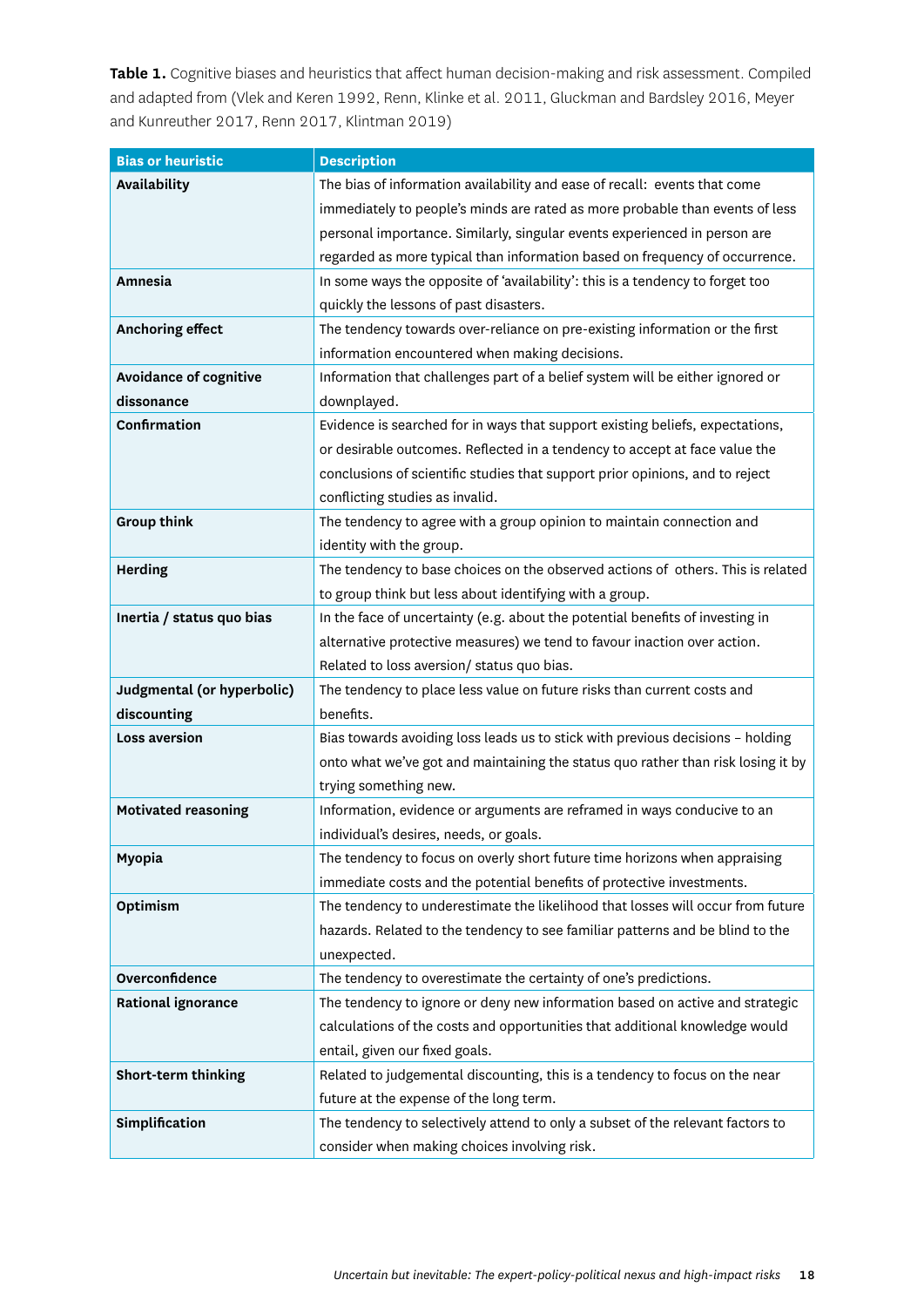<span id="page-18-0"></span>Common cognitive biases and heuristics generally render actuarial assessments less influential to our decisions around how we view risk. A classic illustration of this was the increase in road traffic deaths in the North East USA in the year after the 9/11 terrorist attacks which destroyed the World Trade Centre. The lay perception was that flying was more dangerous than driving – so much so that more deaths in the 12 months following the attack were due to the shift from flying to driving in the North East USA than due to the terrorist attack itself (Ropeik 2004).

These human responses include tendencies that we all have: (1) to focus on short-term horizons to protect immediate investments and political capital, (2) to forget the lessons of past disasters, and (3) to underestimate losses from future hazards. Procrastination is a human trait that creates a tendency to maintain the *status quo* when there is uncertainty about the potential benefits of investing in alternate protective mechanisms. And as a species, we are good at rewarding people who fix problems but terrible at acknowledging a problem averted. These biases are among several<sup>21</sup> outlined by Meyer and Kunreuther (Meyer and Kunreuther 2017) in their book *"The Ostrich Paradox"*, where they explore the issues of how people prepare or do not prepare for natural disasters such as hurricanes and other predictable but potentially disastrous events. They point out that while we are continually gaining knowledge and evolving technologies that help illuminate the future – and the potential for things to go wrong – we have not evolved to heed warnings and adequately protect ourselves and our communities.

It is also clear that *knowing* of a risk and *doing something about it* are very different cognitive processes (Paton and McClure 2013). The degree to which people perceive issues as critical or relevant for them, and see a need to take action, will depend on more than just awareness of a risk, but will often involve a combination of the above factors. Further, once one has processed and accepted information that a threat is real and requires attention, there may still be a gap between an intention and action.

Policymakers and political decisions makers are affected by the same psychological processes as everyone else. The risk assessment processes described above are designed to overcome such biases. Yet ensuring that these biases do not dampen optimal decision-making remains a challenge at both the evidence-policy and policy-political interfaces. Indeed, risk is generally viewed through a distinctive lens by those facing the ballot box, and political worldviews may shape the policy and political interpretation of the risk landscape. This has been seen explicitly in different political responses to climate change. Similarly, the arguments observed in several jurisdictions over the handling of the COVID-19 pandemic have reflected value judgements being made over the balance between health, safety, individual freedoms, and economics (Coggon 2020).

We must accept that all the actors in the risk management process are human, exhibiting a broad range of psychological barriers and cognitive biases that need to be considered in moving to a more effective system of planning for resilience and mitigation.<sup>22</sup> Understanding the ecosystem is critical to facilitating optimal decision-making and action.

# **POLICY AND POLITICAL DIMENSIONS**

The policy community often includes deep domain expertise. It has a critical role to play in identifying gaps in risk assessment, in ensuring expert and pluralistic input, in testing estimates of likelihood and impact, and in identifying resilience-enhancing mitigation efforts. They have responsibilities in both prevention and intervention, and must consider the relative legislative support<sup>23</sup> and the responsibilities by agency, as well as the costs of actions that might be needed. However, determining costs vs benefits

<sup>21</sup> Meyers and Kunreuther (2017) named the biases of myopia, amnesia, optimism, inertia, simplification and herding (see Table 1) as the 'six core biases' that lead to errors in preparedness for disasters.

<sup>22</sup> For example – 20 years of risk perception research were reviewed over 20 years ago (see Boholm, A. (1998). "Comparative studies of risk perception: a review of twenty years of research." *Journal of Risk Research* 1(2): 135–163.

<sup>23</sup> For example – the powers of the Director General of Health needed legislative revision during the COVID-19 pandemic.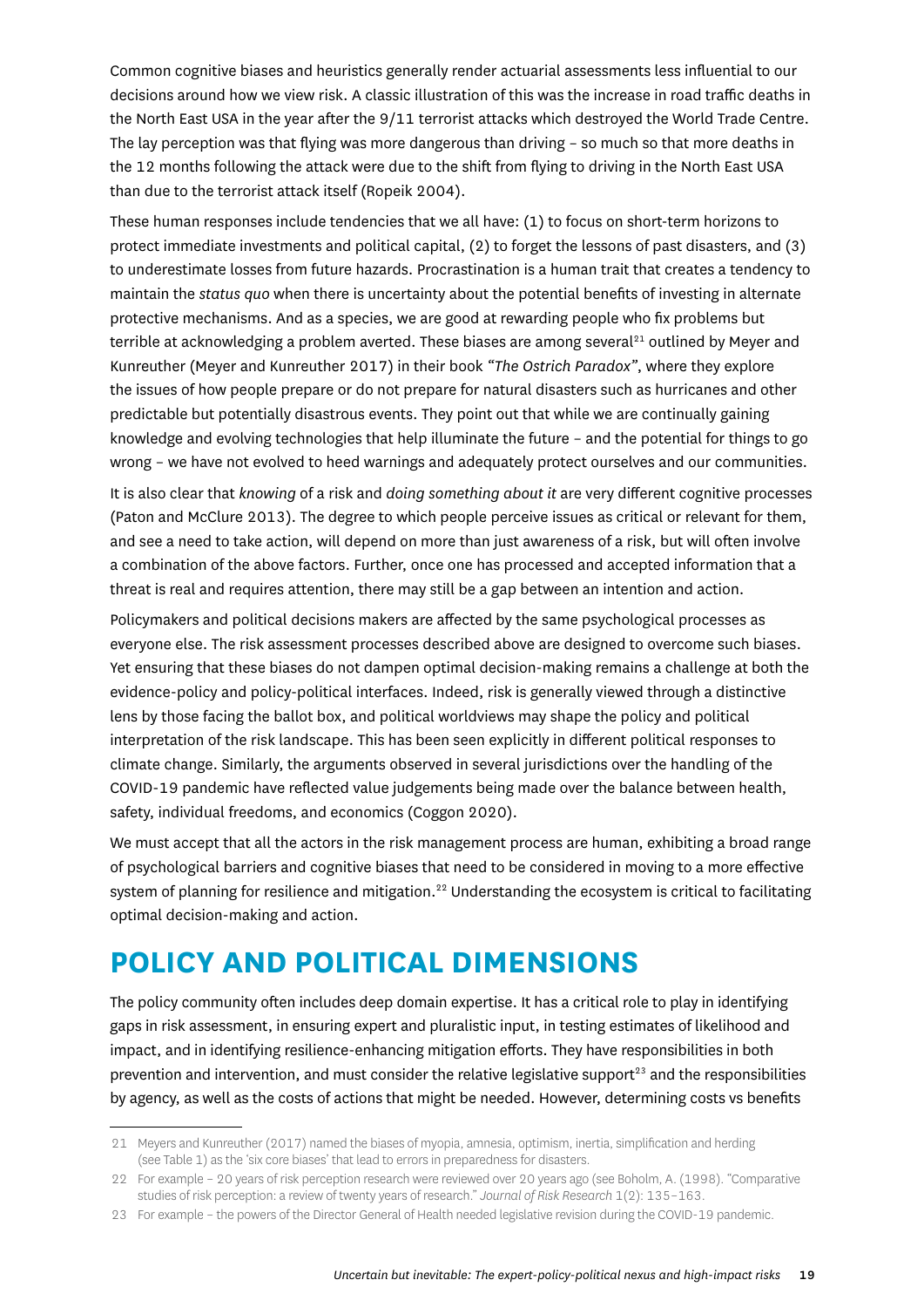<span id="page-19-0"></span>of preparing for uncertain but foreseen major events is difficult, because some consequences, such as reduced (or enhanced) social cohesion, psychosocial impacts and other non-economic goods, cannot be assigned a monetary value.<sup>24</sup> Policymakers then need to negotiate with the political community to accept the analysis and to make the necessary decisions. As the preceding discussion illustrates, there is a repeated history of failure at various levels in this process.

### **Knowledge, transparency, trust and accountability**

The political process itself is biased away from placing high-impact but uncertain risks prominently on the agenda. In New Zealand, this was demonstrated by successive administrations not releasing a public version of the risk register, even after it was ultimately finalised in 2018. As opposed to suppressing risk analyses, transparency builds confidence and trust and is a general principle of democratic societies.25 Indeed, the COVID-19 pandemic has illustrated the importance and value of trust in government and its officials, gained through transparency and clear communication about risks. Accessible risk analyses give populations comfort that their government is making appropriate preparations for their protection. As the OECD's Global Science Forum makes clear, the science-policy interface is essential, but the science-policy-community 'triangle' has to reflect consistency and accessibility (OECD Global Science Forum 2020).

The lack of endorsement for a formal risk assessment process, or the failure to act on advice of the potential for a major event, are manifestations of government resistance to preparing for HIREs. While the resistance may have many origins, perhaps the biggest and most generic cause relates to accountability. A key reason why government agencies (local and central) do not respond effectively to mitigate identified risks is that they are not held accountable ex ante for doing so, and a low frequency risk is likely to be on someone else's watch.

If something is not identified or if responsibilities are not clear, then there can be no accountability, political or otherwise for not preparing for it. Thus 'rational ignorance' is promoted (see Table 1, and Klintman 2019) – that is, it incentivises a psychological response that *it is best not to know*. Indeed, significant policy or political risk can be created if there is a risk register or policy advice noting that there is some likelihood of a high-impact event occurring, and which can be mitigated against by incurring pre-emptive investments, but no action has been taken. In the various Auckland infrastructure failures, it is easy to see the various parties seeking to avoid blame (Orsman 2020).

The consequences of failing to leverage or publicise the multi-year effort to develop a national risk register in New Zealand is that it reduces clarity as to institutional accountabilities. Consciously or not, such action (or more accurately, inaction) downplays the importance of risk assessment and management to protect New Zealand's human and other assets. It reduces the consciousness of the political processes to ensure a holistic all-hazards/all-risk mitigation strategy.

Experience suggests that unless the risk system is well defined and accountabilities are clear, a "whole-of-government" approach soon morphs into a "no-one-in-government" approach. No-one is held accountable, because accountability is amorphous. The types of risks that need to be managed must have specific agencies held explicitly accountable for coordinating mitigation actions, and those accountabilities need to be monitored – again with explicit reporting – by an independent agency (e.g. the Office of the Auditor General). Without these explicit accountabilities and highly transparent public monitoring, there will likely be little action to mitigate many of the risks on any risk register.

A related argument put forward by some is that governments do not want to raise fear in the minds of their citizens. But this is both patronising and illogical – citizens are well aware that bad things happen. Nothing in a risk register has not been illustrated in popular fiction or drama. Citizens understand

<sup>24</sup> This is a generic issue in virtually all policy advice.

<sup>25</sup> The reported actions of former US President Trump in underplaying the COVID-19 pandemic highlight the consequences of the opposite.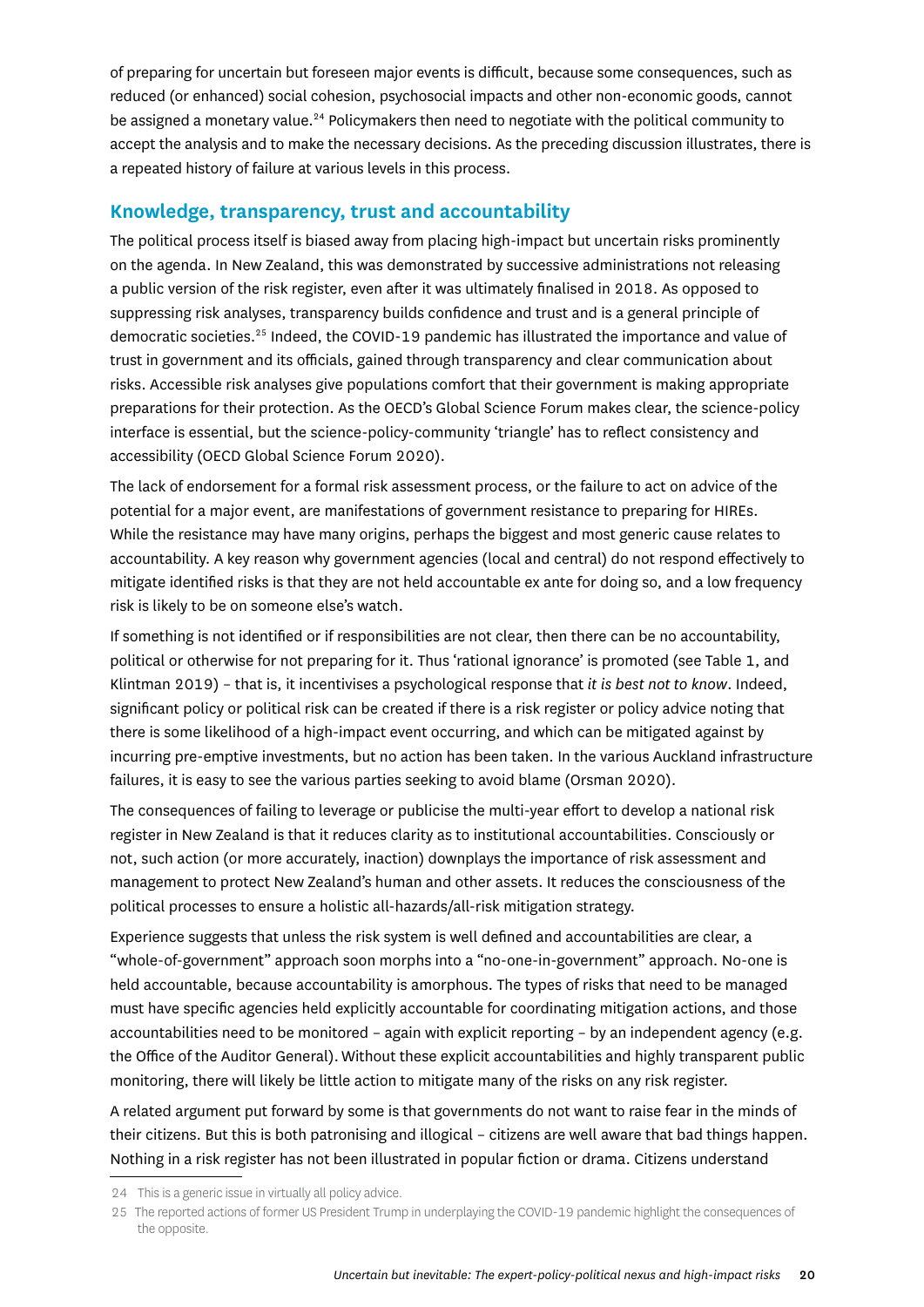<span id="page-20-0"></span>some things must be confidential, but trust and confidence can only be enhanced by citizens having access to the rationale for why governments do some things and not others. Indeed, democracy and social cohesion rely on enhanced transparency between citizens and those who govern. Ultimately, a national risk report both informs the public of the priorities governments have for risk reduction and management, and provides confidence that appropriate precautions are being taken.

### **Political risk aversion and prioritisation**

There are, however, other obvious factors in play. It is inevitable that no matter how great their integrity, political actors will be biased towards putting off until tomorrow whatever can be put off – as in most other policy decisions, the question "Why do it now?" will always be asked. Politically or fiscally, the argument can be made that there will surely be enough time, or a better time, to deal with it later. As addressing electoral risk is usually at the top of the political mind, the obvious preference is to address voters' immediate concerns, and do what they want *now*, not in the (uncertain) future. This is unfortunately exaggerated by the short nature of New Zealand's electoral cycles, and is what Letwin terms the *"doctrine of the more pressing question"* (Letwin 2020). Things that almost certainly will not happen today will always be pushed down the policy and political queue in favour of meeting shortterm goals. But beyond political timelines, risks also need to be considered against other competing priorities, and against both proximal and distal timelines that do not always intersect in ways that motivate action towards dealing with the identified risks. These various arguments, conscious or not, make it difficult for pre-emptive measures to be acted upon.

Related to this is the distinction between things that are *certain* to happen and those that *might* happen. People typically prioritise the former and push the latter away, even though it is prudent to act now, not later, on the probable. Globally we have seen how this has played out in the COVID-19 pandemic. The cynical might argue cogently that as prevention can get no political credit if it turns out not to be needed, there is little political mileage in being the champion of prevention and resilience. Further, for events with very high impact, it is unlikely that all significant consequences could ever be avoided, so the political system might be blamed in any case for doing an inadequate job – almost inevitably something will not go as predicted. So why take the risk of blame? To again quote Letwin *"there is never forgiveness for a good deed gone wrong"* (Letwin 2020).

### **Bad things will happen**

Events which we have termed HIREs will, by definition will, occur someday, although exactly when is unknown, and it is certain that no matter how they have been prepared for, they will evolve differently than anticipated. Sometimes a risk may have been identified, but preparations have been made for a less severe occurrence because the 'worst-case scenario' has been disregarded. Hurricane Katrina in New Orleans in 2005 and the Tōhoku earthquake and tsunami (and Fukushima nuclear disaster) in Japan in 2011 are examples where preparations were made for significantly smaller-scale events, despite warnings that a larger event was possible, in fact inevitable, in both cases (Reed and Wilson 2004, Acton and Hibbs 2012). The preparation across most countries related to pandemics was similarly much less than what was needed, although an event of the magnitude of COVID-19 was wellpredicted by the expert community.

Of course, it is always difficult to correctly project the specific characteristics of a crisis situation before it occurs. In fact, surprise is a defining element of crises – hazardous events don't escalate to crises unless they come at a time or intensity beyond the expectations of those charged with managing the risk. Even when risks are identified and assessed systematically, and even if certain types of events can be prepared for, there will always be gaps between the desired state of preventive measures and reality. There is always an issue of 'known unknowns' – the fact that we know in advance that we don't (and can't) know everything, and that some risks will not be identified in the right way.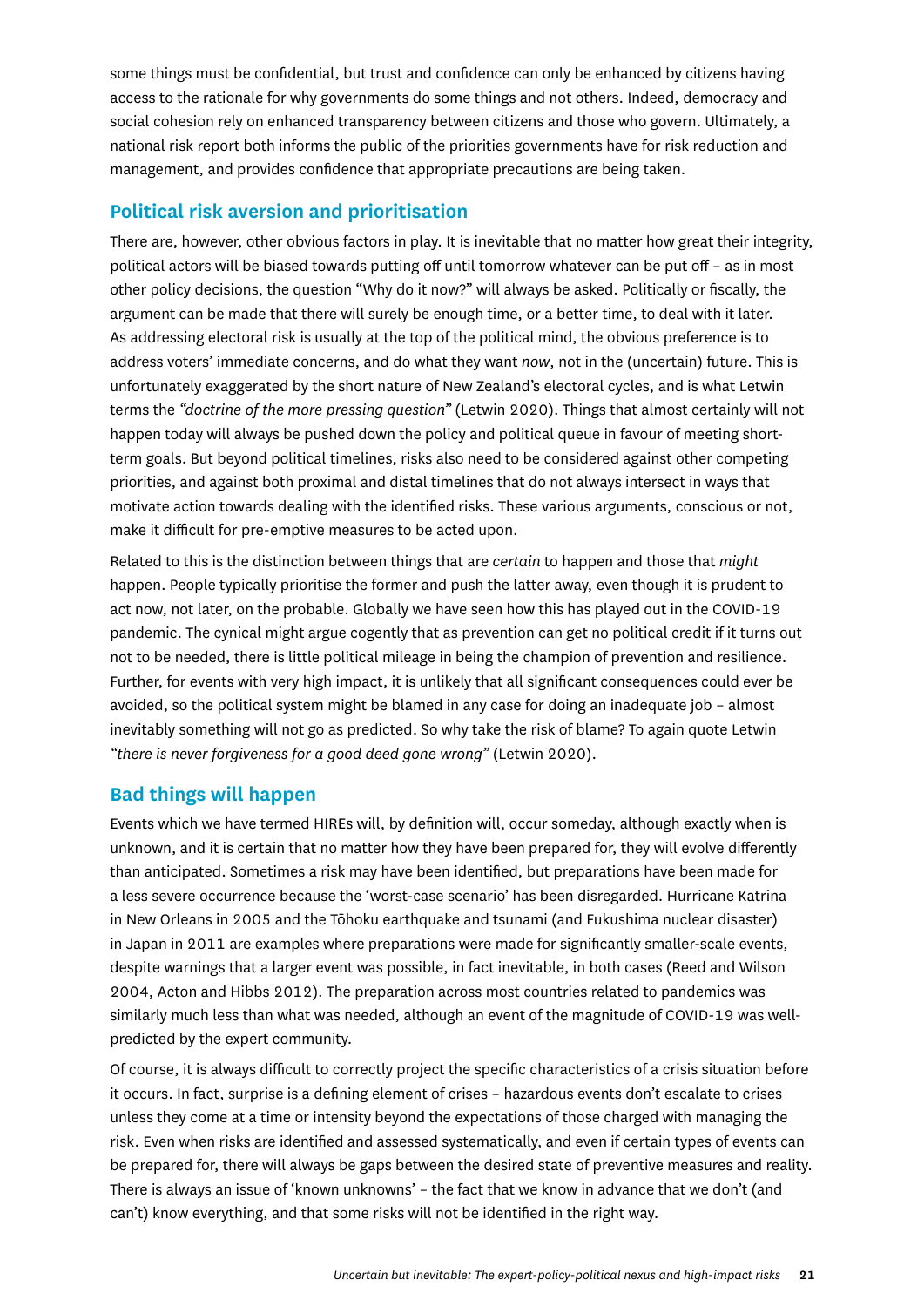<span id="page-21-0"></span>Prior to COVID-19, New Zealand had a pandemic management plan, but it was based on assuming that the most likely event would be pandemic influenza, despite the many other zoonoses that have emerged in the last two decades globally. The characteristics of influenza are sufficiently different from the novel coronavirus that New Zealand, like most other countries, found itself inadequately prepared. In fact, much of the early responses to COVID-19 across the world were biased by the expectation that the virus would either behave like a classic influenza virus or like the SARS virus. Both scenarios were wrong, but it led many countries to underestimate the urgency and severity of the threat, and to use strategies such as promoting herd immunity, which in retrospect were disadvantageous and have had tragic consequences. This highlights that strategic risk management is more than extrapolating into the future with a few scenario variations – it must include contingency plans and a capacity for adaptive policies and action.

Similarly, while the New Zealand Security and Intelligence Service was well aware of the risk of terrorism, it focused its mitigation efforts on threats of Islamic radicalism. It did not sufficiently consider the risk of white nationalism that drove the March 15 2019 Christchurch terrorist massacre. According to the Royal Commission of Inquiry into the terrorist attack (Royal Commission of Inquiry 2020), this was partly due to a lack of capacity in the system. But there was also a failure of crosssector communication and engagement between public sector agencies involved in counter-terrorism efforts and anticipatory planning. Before the attack the terrorist threat-scape in New Zealand was considered relatively benign, and was not high on the list of national security and intelligence priorities. There was also limited social licence for intelligence and security activities in this area.<sup>26</sup>

These examples again highlight that risk governance involves many non-governmental actors and requires expert input, and most of the major risks we face are embedded in the larger context of psychological and societal perceptions and processes (Renn, Klinke et al. 2011).

#### **Institutional challenges**

One challenge for government risk management is capacity-building and maintaining institutional memory around certain types of risk. In the absence of a structured risk-learning environment, it is typical for the responsibility to fall to strong personalities to drive through risk assessment-related work programmes in particular areas, rather than strengthening the system to coordinate and ensure this work across all of government. The resultant danger is that when these effective personalities move on, the work suffers. Combatting this relies on providing a defined whole-of-government budget and an enduring process for risk assessment.

Indeed it is clear that some broad institutional challenges to risk governance remain, and this is even more critical with regard to newly identified classes of risk – especially those associated with technological development and environmental degradation. There are risks of declining trust and social cohesion affecting democracies worldwide. Epistemic threats (where knowledge is not understood, used or manipulated) are rising and challenging horizontal and vertical trust in society, to the point of threatening democratic processes and values.

These issues highlight the need for effective anticipatory processes and futures thinking within the policy and academic communities. There are many tools available to assist, (Government Office for Science 2017) but New Zealand generally uses such tools inadequately relative to many countries. This reflects the general short-termism that dominates the policy community and within New Zealand society. The cultural paradigm, at least in Pākehā<sup>27</sup> society, has been one of "she'll be right" - namely that we will

<sup>26</sup> The Royal Commission report stated that "by the middle of the last decade, the subjects of counter-terrorism, intelligence and security had become politically and publicly toxic. There was little political ownership. Public sector leadership was fragmented through a decentralised national security system with the Public sector agencies involved in the counter-terrorism effort acting in ways that were only loosely co-ordinated."

<sup>27</sup> Pākehā is the term used in New Zealand to refer to non-indigenous peoples – generally those of European origin. The indigenous Māori community have a much stronger commitment to intergenerational thinking.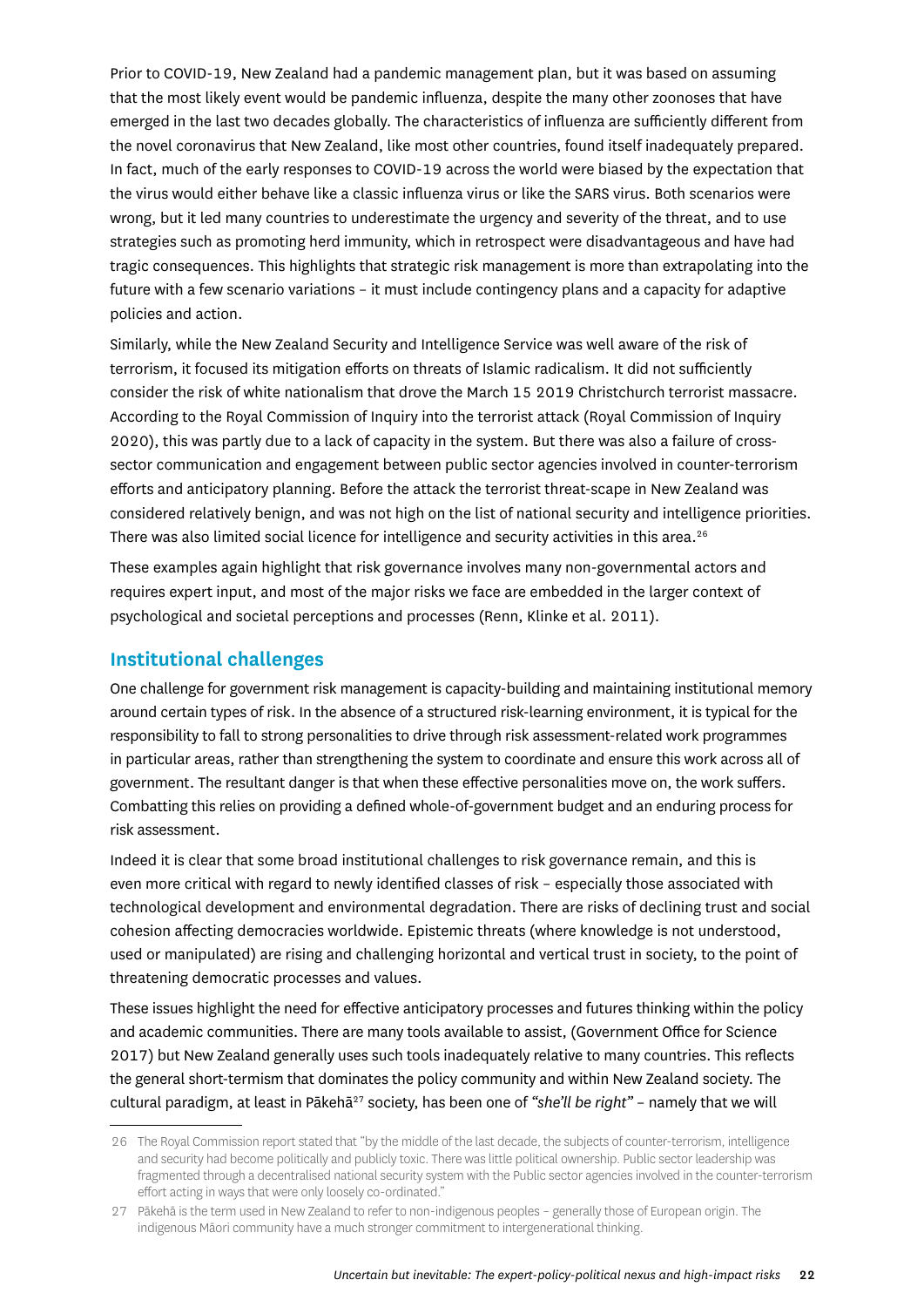<span id="page-22-0"></span>address a problem only after it emerges. Given the ambiguities discussed above, and the potential for avoidance of accountability, consideration should be given for establishing a more independent system, for example through a parliamentary commission such as the Office of the Auditor General.

# **LEARNING LESSONS**

Achieving stability after a crisis involves drawing lessons from what has happened – and doing the work to ensure the public understands that learning is indeed happening, and that it involves them as well. The system as a whole needs to learn in order to increase resilience. Mistakes, missed signals, political failure, and system failure may be identified. But *post-hoc* assessment in the wake of a crisis is complicated by the challenges of accountability and attribution played out in the public domain. Attribution of blame or responsibility typically extends to the public sector and politics, stirs emotions, and affects how people interact with those involved in preparing for or managing the event. It also can hinder the ability to understand what actually went wrong or what could have been done better.

Nonetheless, it is essential that debriefs are held, that there are lessons learned and incorporated into revisions of risk analyses, communication and preparation. Developing mitigation plans for HIREs is complicated by their speculative nature – and also the fact that they have the potential to cause disruption that is outside normal/known experience. Individuals, with or without expertise, may fail to give weight to what seem like highly improbable events or may have an aversion to provide information for a decision if they feel uncertain about the evidence. Some risks fall between traditional boundaries of expertise, or are interconnected in complex ways that are only revealed in a crisis, so there is a need to canvass a broad range of experts and think systemically about these cascading risks in order to build resilience to them.

Indeed, one of the risks we face is epistemic risk<sup>28</sup> – which is essentially a risk that arises from not understanding the risks we face. This leads to wrong decisions being made, including doing nothing. Policymakers need confidence in the process of risk assessment in order to make decisions, but risk assessors face a significant challenge in establishing a threshold for epistemic risk that does not generate undesirable or unintended consequences. Overcoming this requires a transparent and honest assessment of the "extent of our ignorance" (Sahlin and Persson 1994).

### **Practise, practise, practise**

Even in some countries that diligently compile risk registers, little is done to practise scenarios, and little investment is made to avert the risks. This could be countered by encouraging cross-party support for regular mandatory exercises to plan for and run scenarios on the top risks on the register, and to spend a designated budget annually on preparing for (and mitigating, where possible), the major long-term risks. Ideally, this would involve collaboration with relevant international governments (e.g. Australia) in risk preparedness, mitigation and scenario-practice where appropriate.

Wide-ranging scenario exercises can help prepare relevant actors to deal with the heat of a crisis, when decision-making is urgent. Experts, policy advisors and government must interact closely, but have different responsibilities and perspectives. The ability to stand back and assess the situation can be compromised by real or perceived pressure to make rapid decisions based on limited or siloed information. There is much to learn from the military in the concept of red teams as an alternate form of analysis, both in planning and in response management (Zenko 2015, Seger et al. 2020). The process of red-teaming involves standing up senior experts – who have access to all the data but are not involved in the management or accountability stream – and having them peer review decisions in real time. A red team can offer insights and suggest scenarios to think about, depending on different possible decision paths. In response mode, this heightens public confidence, especially in circumstances where full transparency is not possible.

<sup>28</sup> Epistemic risk should be distinguished from epistemic threats – the former is about lack of understanding or uncertainty in our knowledge about the hazards, the latter is about manipulation of knowledge for adversarial purposes.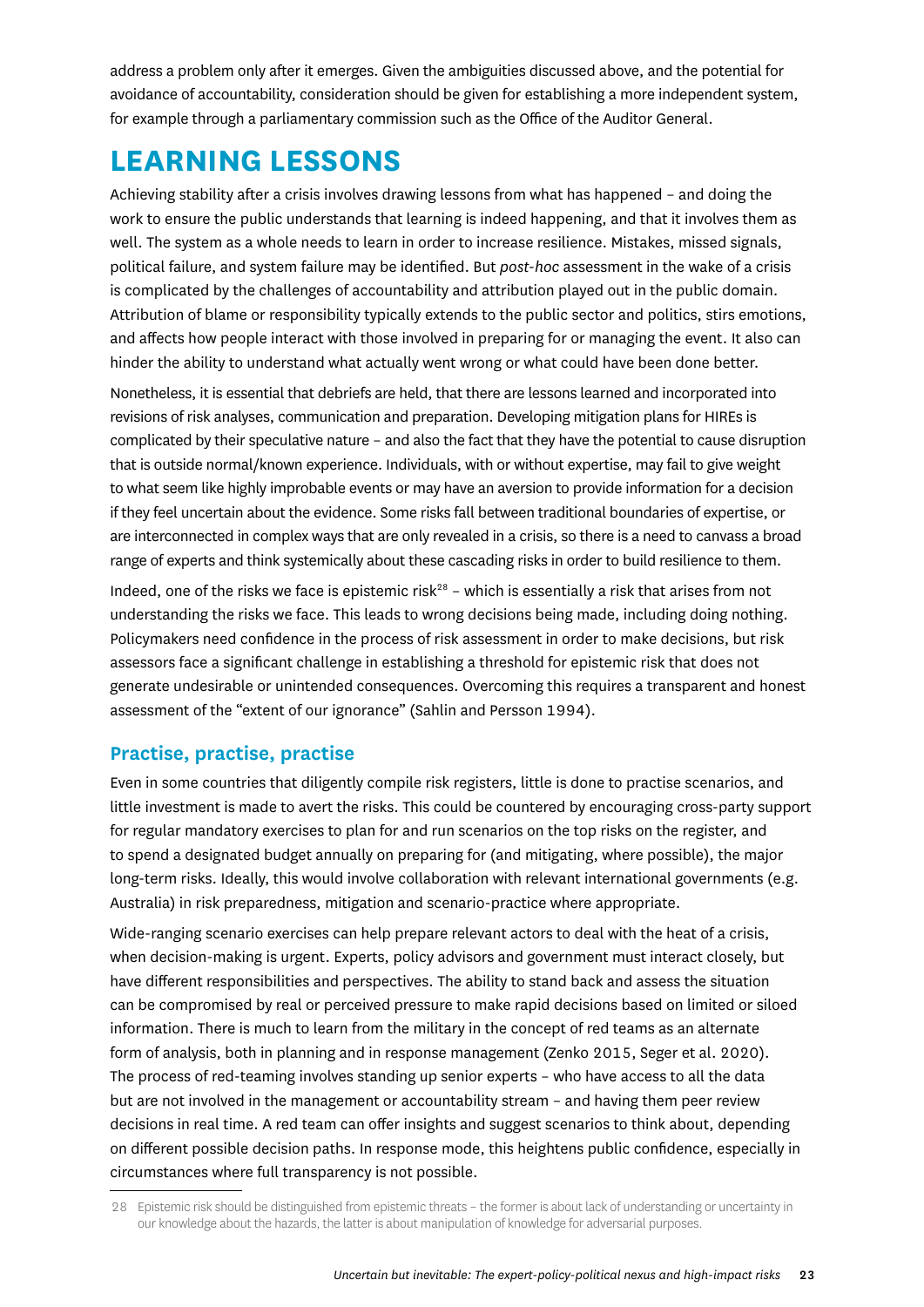### <span id="page-23-0"></span>**Improving the process**

Lessons can be learned from failure, both our own and that of others. The Blackett Review of highimpact, low-probability risks, (Government Office for Science 2011) published in 2011, and a Chatham House report of 2012, drawing lessons from the Eyjafjallajökull eruption (Lee and et al. 2012), both provide recommendations that remain valid today. Critically, trust and transparency in the processes of risk assessment and management need to be continually assured, to in turn support continual improvement in resilience-enhancing behaviours.

Central to this is political recognition that risk assessment is a core obligation of all governments, but one that must occur through an apolitical process.<sup>29</sup> This may require establishing a coordinating body shielded from political interference. We have suggested that in New Zealand, the Office of the Auditor General (which reports to Parliament and not the Executive) might be the most appropriate body. Further improving trust and transparency in risk assessments and investment decisions requires:

- 1. That risk assessments must be ongoing and involving a broad range of expertise (external to government) to inform risk assumptions and consider emergent risk;
- 2. That the process is able to navigate conflicting interests and cognitive biases in the face of uncertainty;
- 3. That the assessments help facilitate policy and investment decision-making for promoting resilience and mitigating risk, which is particularly challenging in the evaluation of high-impact, low-probability risks versus other risks; and
- 4. That the mechanisms for risk identification, crisis preparation and response are transparent to all stakeholders, not least the public.

It is critical that those concerned with risk management understand that it is important not merely to identify risks, but also to enhance anticipatory and adaptive capacities by identifying and gaming the *plausible* – not just the *probable*. Creating robust processes for resilience to future risks thus involves:

- 1. Stress-testing risk mechanisms governments working with industry bodies and safety regulators to test risk management practices in critical infrastructure sectors;
- 2. Undertaking exercises on risk scenarios to enhance preparedness for the unexpected;
- 3. Greater use of 'red teams' in both risk assessment and crisis response;
- 4. Identifying risk mitigation goals and metrics of movement towards those goals,<sup>30</sup> and continually reviewing mechanisms for assessing the effectiveness of risk mitigation strategies; and
- 5. Promoting anticipatory and futures-focused thinking.

Ultimately, improving risk communication and engagement between the public, the private sector, the policy community, and the expert community is critical. All these groups need to learn to understand their own biases in how they approach risk and take action to mitigate it or prevent it from eventuating. Good risk communication promotes critique and self-correction, includes and accounts for a wide range of sources of evidence, and acknowledges the limits of our knowledge.

New participatory and deliberative democracy tools may be part of the answer for engaging all stakeholders. Such tools can engender trust by opening deliberative discussion on citizens' views of what of value is at risk, so they can see that things they care about are also driving the risk assessment and mitigation, and the associated investment. This can help both to support investment in risk prevention and engender behavioural change, thereby enhancing resilience.

<sup>29</sup> Despite the imperative for the risk assessment process to be apolitical, the response to that assessment will involve the political processes, as it is inherently a matter of values judgements.

<sup>30</sup> Politicians should be able to claim (show) some progress towards the goals. This allows them some protection, showing that they have taken action, while not being responsible to reach the impossible of an absolute response. Each administration should be taking measurable steps in the right direction to achieve the goal of better asset protection using an all-risk approach.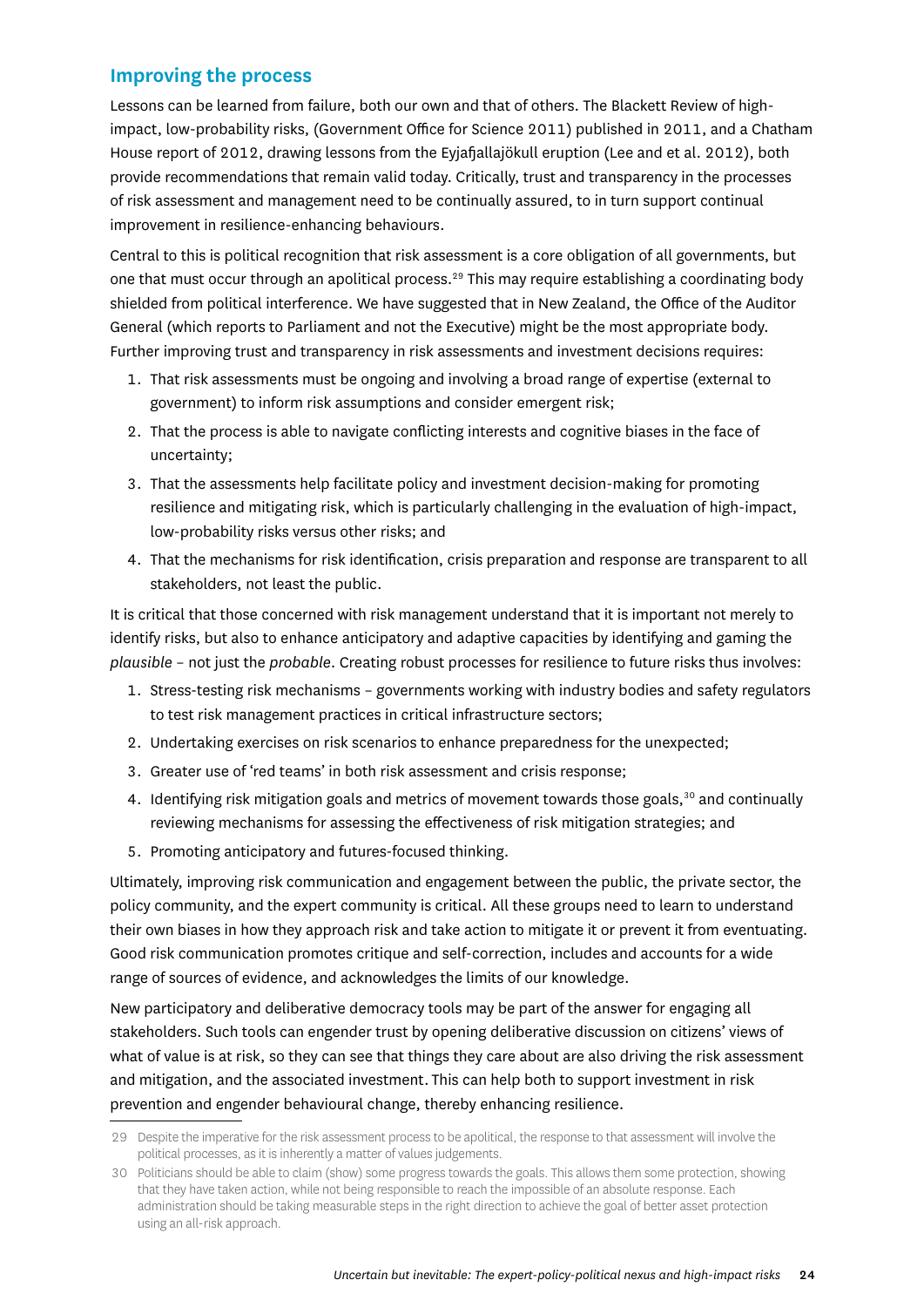# <span id="page-24-0"></span>**CONCLUSION**

All governments need to manage risk first through good risk identification and assessment. They also need to invest adequately and pre-emptively in enhancing resilience and in mitigating events that may cause severe impacts, and that are sufficiently likely to happen at some point. Such risk assessments must be ongoing and comprehensive, avoiding siloed approaches. Judgement will always be needed about which risks and which impacts to address, but avoidance by denial or ignorance is not an appropriate approach.

While such attention to crisis anticipation and management is a critical role of government, too often known risks are not addressed with preventive measures to guard against events turning into crises. When this involves truly existential risks, such as climate change, cataclysmic technological threats and biological threats, the decisions that are made today will profoundly affect future generations (Pamlin and Armstrong 2015).

Politicians, policymakers and experts need to be better aligned to deal with complex, high-impact risks. The starting point must be a willingness to overcome biases, avoid rational ignorance, accept accountabilities, and ultimately to consider the probability that something bad might occur sooner than one might hope. Governments need to review their risk management strategies and investments in risk prevention/mitigation on an ongoing basis, drawing on a wide range of expertise. They must reduce the ambiguities that surround accountabilities for risk assessment. And decision makers must understand the values involved in order to act in full knowledge and awareness of stakeholder views.

A risk assessment process removed from political interference, and a regularly reviewed national risk register and public report, can inform national emergency planning and public awareness for preparedness, vulnerability reduction and resilience. Developing risk register scenarios can provide a framework for appreciating the trade-offs fundamental to long-term choice. This can serve to open the minds of decision makers so they pay attention to novel, less comfortable, weaker signals of change and prepare for the possibility of discontinuity and surprise. Updating the register outside of political cycles allows government to see realities that might otherwise be dismissed or overlooked, and publishing an accessible version for the public can similarly raise awareness. All actors, including local bodies, NGOS and the private sector need to understand what the government sees as important, and how they can play their role in risk mitigation.

It is a fundamental function of Government to act as the insurer of last resort, no matter what the timescale. Therefore there needs to be a systemic entrenchment of risk assessment and management over a wider timescale that transcends political timelines and whichever party holds the Treasury benches at any one point in time.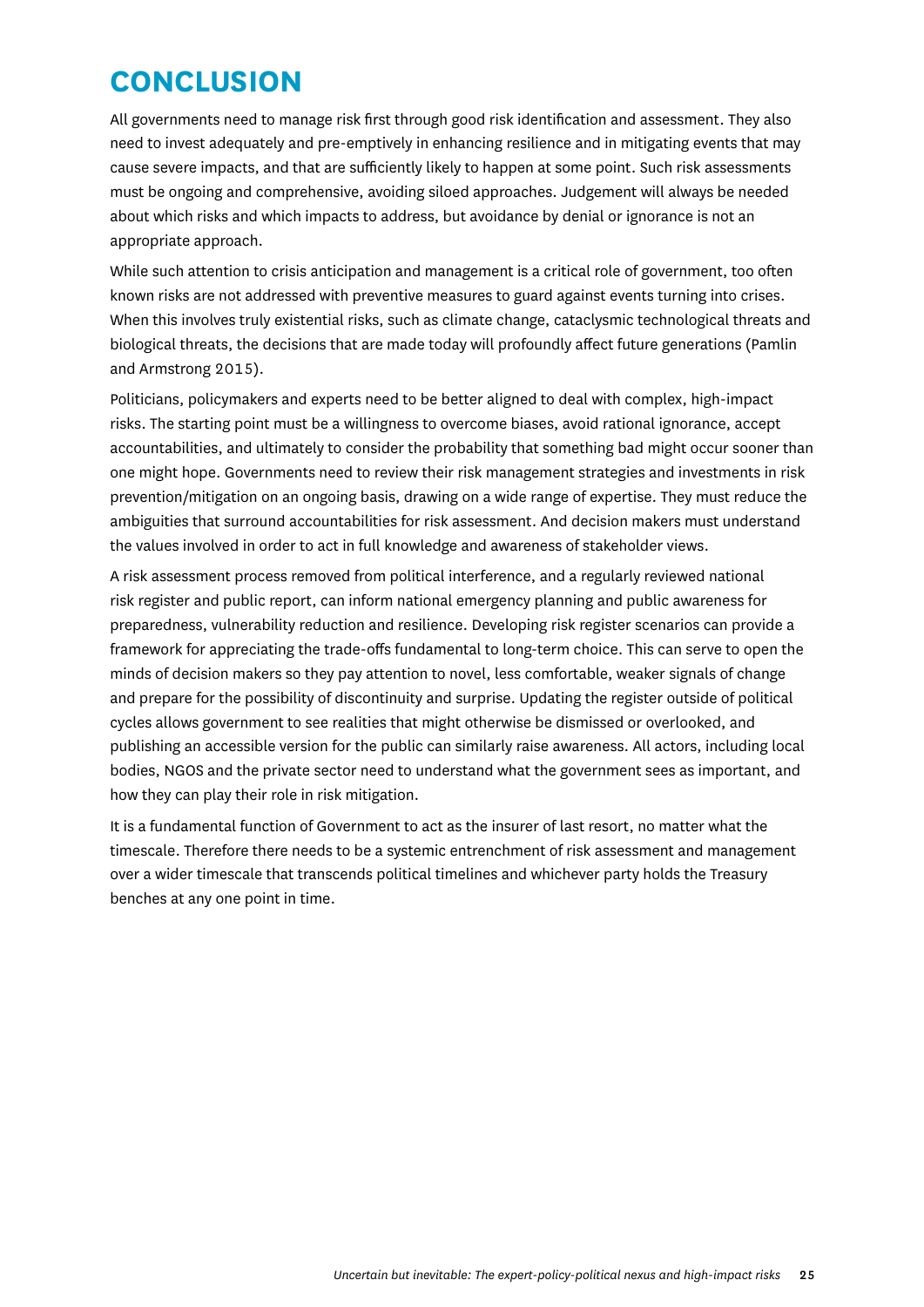# <span id="page-25-0"></span>**ACKNOWLEDGEMENTS**

We thank senior members of the New Zealand Department of Prime Minister and Cabinet for their critical input. We thank Sir Oliver Letwin (UK) for discussions and his review of an earlier draft. We also thank the following reviewers for insightful comments on the penultimate draft:

**Bapon Fakhruddin** – Tonkin + Taylor NZ **Mark Ferguson** – Science Foundation Ireland **Arthur Grimes** – Victoria University of Wellington **Peter Ho** – Centre for Strategic Futures, Singapore **Alik Ismail-Zadeh** – Karlsruhe Institute of Technology, Germany **Sarb Johal** – Independent psychologist in disaster recovery, NZ **Matthias Kaiser** – University of Bergen, Norway **Randolph Kent** – King's College London **David Mair** – Joint Research Centre of the European Commission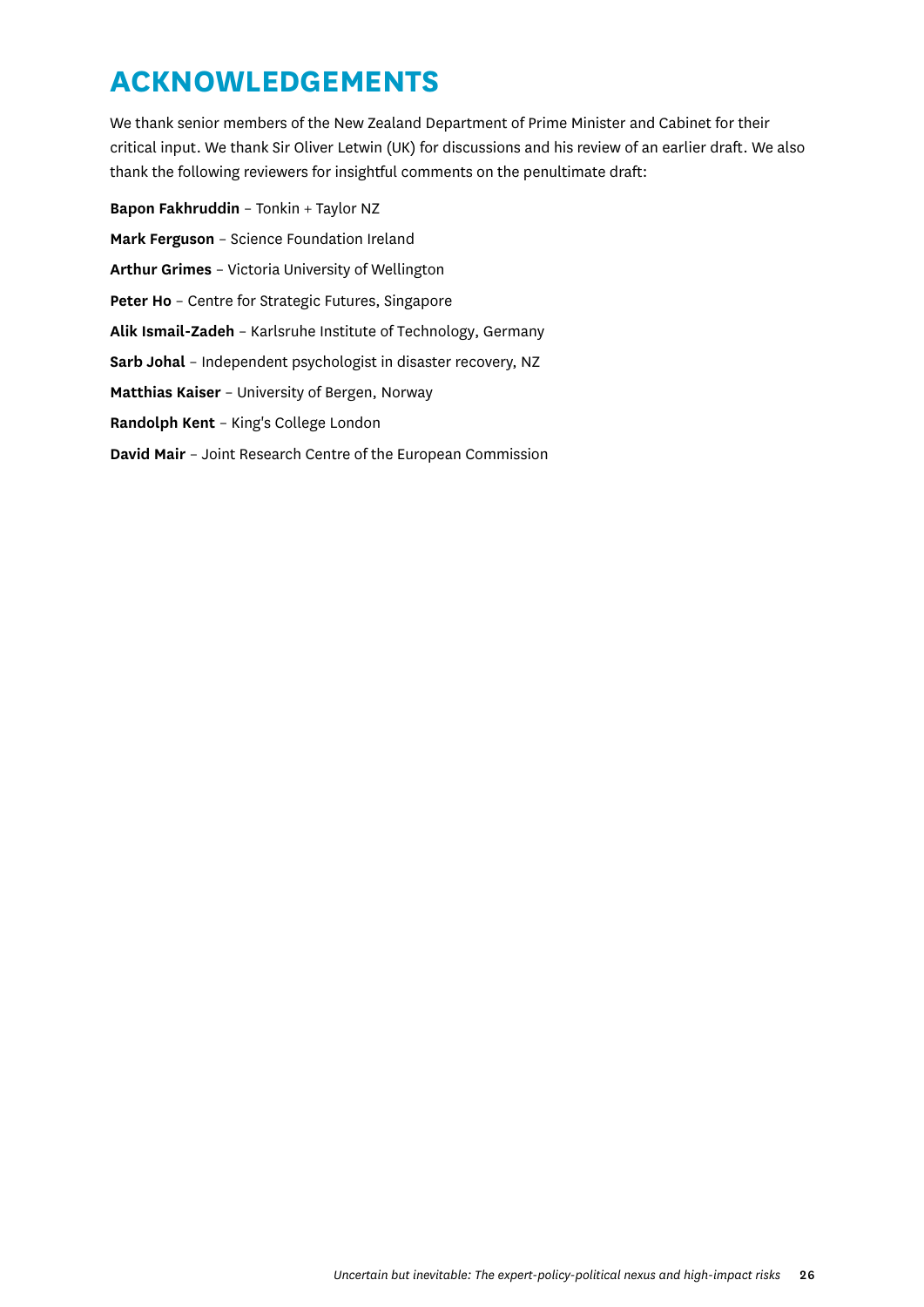# <span id="page-26-0"></span>**REFERENCES**

- Acton, J. M. and M. Hibbs (2012). *Why Fukushima was preventable*. Carnegie Papers, Carnegie Endowment for International Peace.
- Baker, D. N., et al. (2014). *Predicting and mitigating socioeconomic impacts of extreme space weather: benefits of improved forecasts.* Extreme Natural Hazards, Disaster Risks and Societal Implications. A. Ismail-Zadeh, Cambridge University Press.
- Boholm, A. (1998). *Comparative studies of risk perception: a review of twenty years of research*. Journal of Risk Research 1(2): 135–163.
- Brownlie, J., et al. (2006). *Infectious Diseases: preparing for the future Future Threats*. Office of Science and Innovation, London.
- Cabinet Office (2017). *National Risk Register Of Civil Emergencies 2017 edition*. Cabinet Office, London.
- Chapman, S. C. (2020). *Using the aa Index over the last 14 solar cycles to characterize extreme geomagnetic activity.* Geophysical Research Letters: 22 Jan.
- Coggon, J. (2020). *Beyond liberty: social values and public health ethics in responses to COVID-19.*
- Dennis, R., et al. (2015). *Lessons from the West African Ebola Outbreak in relation to New Zealand's supply chain resilience*. McGuinness Institute, Wellington.
- DPMC (2016). *National Security System Handbook*. Department of Prime Minister and Cabinet, Wellington.
- DIA (2019). *Final Report of the Government Inquiry into the Auckland Fuel Supply Disruption*. Te Tari Taiwhenua, Department of Internal Affairs, Wellington.
- Environment Canterbury (2004). *Christchurch Liquefaction Study Stage IV*. ECan Report No. U04/25.
- Fan, V. Y., et al. (2018). *Pandemic risk: how large are the expected losses?* Bull World Health Organ 96(129–134).
- Gattig, A. and L. Hendrickx (2007). *Judgmental Discounting and Environmental Risk Perception: Dimensional Similarities, Domain Differences, and Implications for Sustainability*. Journal of Social Issues 63(1).
- Gifford, R. (2011). *The dragons of inaction: Psychological barriers that limit climate change mitigation and adaptation*. American Psychologist 66(4): 290–302.
- Gluckman, P. and A. Bardsley (2016). *Making decisions in the face of uncertainty: Understanding risk.* Part 2, Office of the Prime Minister's Chief Science Advisor.
- Gluckman, P. and A. Gillespie (2020). *WHO reform: a call for an early-warning protocol for infectious diseases*. The Conversation. 20 Oct.
- Government Office for Science (2011). *Blackett review of high-impact low probability risks*.
- Government Office for Science (2017). *The Futures Toolkit: Tools for Futures Thinking and Foresight Across UK Government*. Edition 1.0. UK Government, London.
- Hayward, B. (2008). *Nowhere Far From the Sea: Political Challenges of Coastal Adaptation To Climate Change in New Zealand*. Political Science 60: 147-159).
- IPCC (2012). *Managing the risks of extreme events and disasters to advance climate change adaptation: Special Report of the Intergovernmental Panel on Climate Change*. Cambridge University Press.
- IRGC (2015). *IRGC Guidelines for emerging risk governance*. International Risk Governance Council, Lausanne.
- Ismail-Zadeh, A. T., et al. (2016). *Forging a paradigm shift in disaster science*. Natural Hazards 86: 969–988.
- Jonas, O. B. (2013). *Pandemic Risk.* World Bank.
- Jones, K. E., et al. (2008). *Global trends in emerging infectious diseases*. Nature 451(7181): 990–993.
- Kaiser, M., et al. (2020). *Should policy makers trust composite indices? A commentary on the pitfalls of inappropriate indices for policy formation*. Health Research Policy and Systems (In press).
- Kent, R. (2020). *Towards an international architecture for managing global hazards: Summary report for workshop participants*. Humanitarian Futures, London.
- Klintman, M. (2019). *Knowledge resistance: How we avoid insight from others.* Manchester University Press.
- Lee, B. and et al. (2012). *Preparing for high-impact, low-probability events: Lessons from Eyjafjallajökull*. A Chatham House Report.
- Letwin, O. (2020). *Apocalypse How? Technology and the Threat of Disaster*. Atlantic Press.
- Madhav, N. (2013). *Modeling a Modern Day Spanish Flu Pandemic*. Aircurrents.
- Meyer, R. and H. Kunreuther (2017). *The Ostrich Paradox.* Wharton School Press.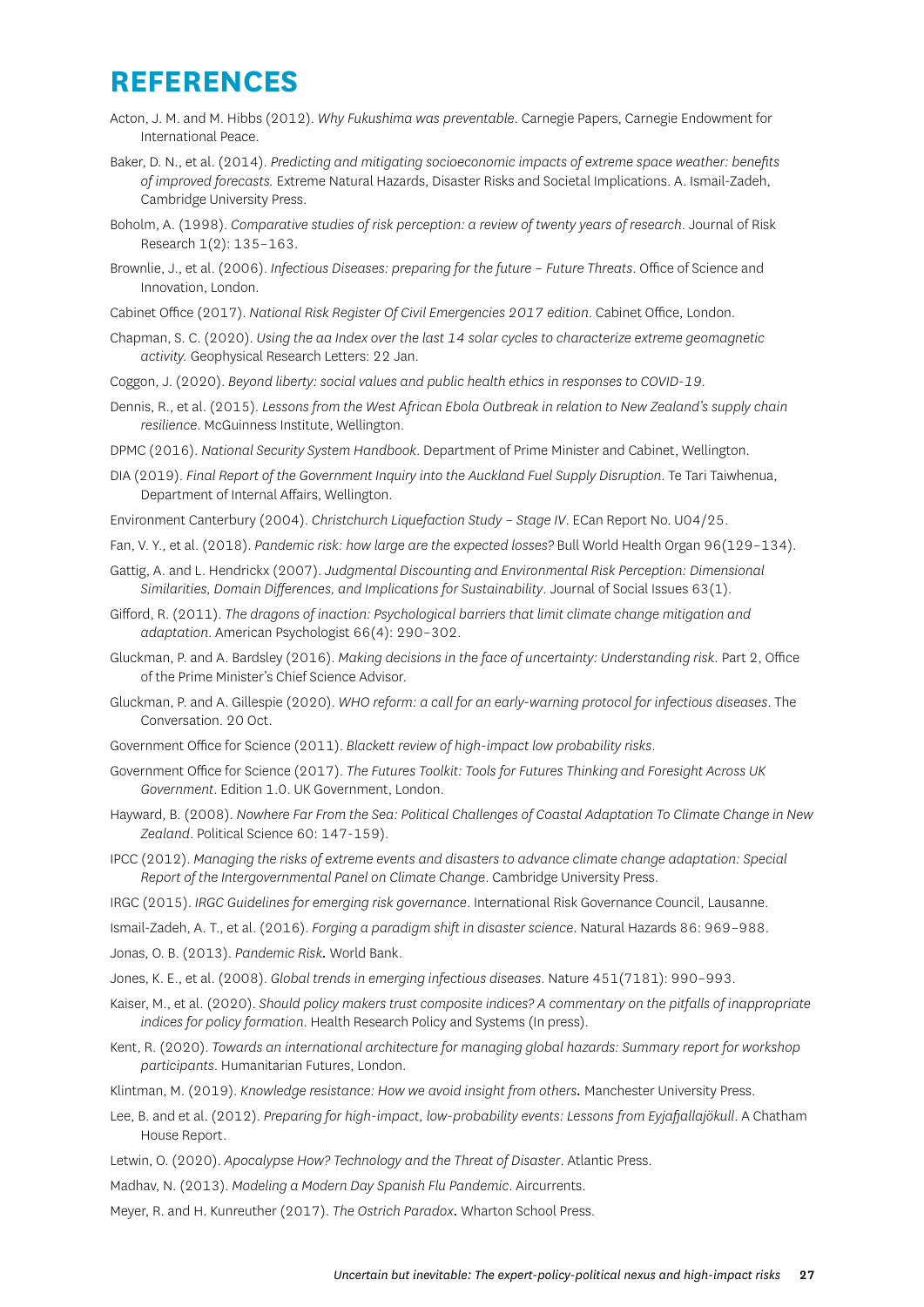Morse, S. S., et al. (2012). *Prediction and prevention of the next pandemic zoonosis*. Lancet 380(9857): 1956–1965.

OECD (2014). *Risk Management and Corporate Governance*. OECD, Paris.

OECD Global Science Forum (2020). *Science advice in times of COVID-19.* OECD, Paris.

Orsman, B. (2020). *Auckland, The City of Fails: Broken bridge, rail tracks and water supply*. NZ Herald.

- Pamlin, D. and S. Armstrong (2015). *Global Challenges Twelve risks that threaten human civilisation The case for a new category of risks*. Global Challenges Foundation.
- Paton, D. and J. McClure (2013). *Preparing for disaster: Building household and community capacity.* Charles C Thomas Publisher.
- Reed, D. J. and L. Wilson (2004). *Coast 2050: A new approach to restoration of Louisiana coastal wetlands*. Physical Geography 25(1): 4–21.
- Renn, O. (2017). *Risk Governance: Coping with Uncertainty in a Complex World*. Taylor & Francis.
- Renn, O., et al. (2011). *Coping with complexity, uncertainty and ambiguity in risk governance: a synthesis*. Ambio 40(2): 231–246.
- Rice, G. (2010). *Quakes not new in Chch*. Stuff. Sep 17.
- Ropeik, D. (2004). *The consequences of fear*. EMBO Rep 5 Spec No: S56–60.
- Royal Commission of Inquiry (2020). *Ko tō tātou kāinga tēnei. Report: Royal Commission of Inquiry into the terrorist attack on Christchurch masjidain on 15 March 2019.*
- Sahlin, N. E. and J. Persson (1994). *Epistemic Risk: The Significance of Knowing What One Does Not Know*. Future Risks and Risk Management. Technology, Risk, and Society. B. Brehmer and N. E. Sahlin. Dordrecht, Springer. 9.
- SAPEA, Science Advice for Policy by European Academies (2019). *Making sense of science for policy under conditions of complexity and uncertainty*. SAPEA, Berlin.
- Seger, E., et al. (2020). *Tackling threats to informed decisionmaking in democratic societies: Promoting epistemic security in a technologically-advanced world*. Centre for the Study of Existential Risk.
- Sendai Framework, et al. (2020). *Hazard definition and classification review: Technical Report*.
- Slovic, P. (1987). *Perception of risk*. Science 236(4799): 280–285.
- Standards New Zealand (2009). *AS/NZS ISO 31000:2009. Joint Australian New Zealand International Standard. Risk management – Principles and guidelines.*

Stock, M. and J. Wentworth (2019). *Evaluating UK natural hazards: the national risk assessment*. Research Briefing.

- Trigger, S. (2021). *Auckland Harbour Bridge can no longer be strengthened, traffic could be restricted, says NZTA*. New Zealand Herald. 26 Feb.
- Tyler, C. and P. Gluckman (2020). *Coronavirus: governments knew a pandemic was a threat here's why they weren't better prepared*. The Conversation. April 28.
- United Nations (2015). *Sendai Framework for Disaster Risk Reduction 2015–2030.*
- van der Bles, A. M., et al. (2019). *Communicating uncertainty about facts, numbers and science.* R Soc Open Sci 6(5): 181870.
- Vlek, C. and G. Keren (1992). *Behavioral decision theory and environmental risk management: Assessment and resolution of four 'survival' dilemmas.* Acta psychologica 80(1–3): 249–278.
- WHO (2005). *International Health Regulations (2005).* Third Edition. Geneva, World Health Organization.

World Economic Forum (2020). *Cybersecurity, emerging technology and systemic risk*. Future Series.

Zenko, M. (2015). *Red Team. How to succeed by thinking like the enemy.* Basic Books.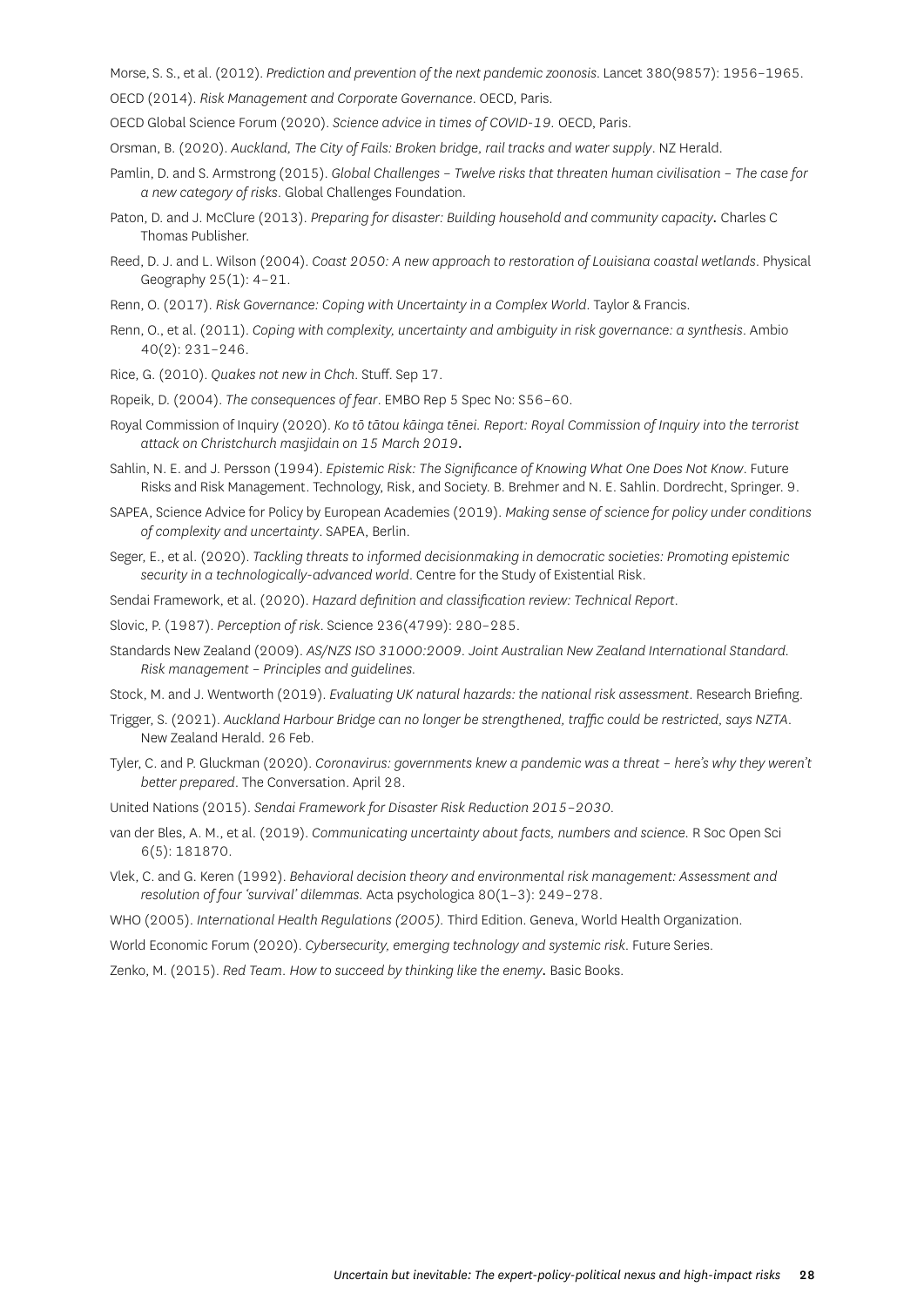# <span id="page-28-0"></span>**APPENDIX**

Hazard types, sources and examples of events that can lead to disasters.

| <b>Hazard type</b>                    | <b>Hazard source</b>                                                                                                                                                                              | <b>Hazard event (examples)</b>                                                                                                                                              |
|---------------------------------------|---------------------------------------------------------------------------------------------------------------------------------------------------------------------------------------------------|-----------------------------------------------------------------------------------------------------------------------------------------------------------------------------|
| Natural hazards -<br>meteorological   | Atmospheric, hydrological or<br>oceanographic origin - relating<br>to weather and climate, and the<br>resulting distribution of water<br>resources.                                               | · Severe storms/hurricanes/cyclones<br>· Flooding<br>· Coastal storm surge/coastal<br>inundation<br>· Drought<br>· Heatwave<br>· Wildfire                                   |
| Natural hazards -<br>geological       | Earth's geophysical processes (e.g.<br>seismic and volcanic activity).                                                                                                                            | · Earthquake<br>· Volcanic eruption<br>· Major/multiple landslides<br>· Tsunami                                                                                             |
| Natural hazards -<br>extraterrestrial | Hazards originating outside of Earth<br>(e.g. solar activity).                                                                                                                                    | · Space weather event on Earth (solar<br>flare, geomagnetic storm)<br>· Meteor or asteroid strike                                                                           |
| <b>Environmental hazards</b>          | Degradation of natural systems and<br>ecosystem services (air quality, water<br>quality, land degradation, biodiversity<br>loss); often accelerated by human<br>activity.                         | · Ecosystem collapse / habitat loss<br>leading to loss of valued food source<br>· Climate change tipping point<br>breached                                                  |
| <b>Biological hazards</b>             | Hazards of organic origin (e.g.<br>pathogenic microorganisms [bacteria,<br>viruses], natural toxins, bioactive<br>substances, parasites, animal vectors<br>of disease, plant and animal diseases. | · Pandemic<br>· Large scale food-safety incident<br>· Major biosecurity incursion affecting<br>agriculture or aquaculture                                                   |
| Technological                         | Hazards originating from<br>technological or industrial conditions,<br>dangerous procedures, infrastructure<br>failures or specific human activities.                                             | · Power grid failure<br>· Large-scale industrial accident<br>· Nuclear accident<br>· Chemical spill                                                                         |
| <b>Malicious threats</b>              | Human actions causing harm<br>intentionally or in the course of<br>promoting own interests, including<br>epistemic threats.                                                                       | $\cdot$ Terrorism<br>· Espionage and foreign interference<br>· Major cyber incident<br>· Maritime security threat<br>· Disinformation campaign affecting<br>social cohesion |